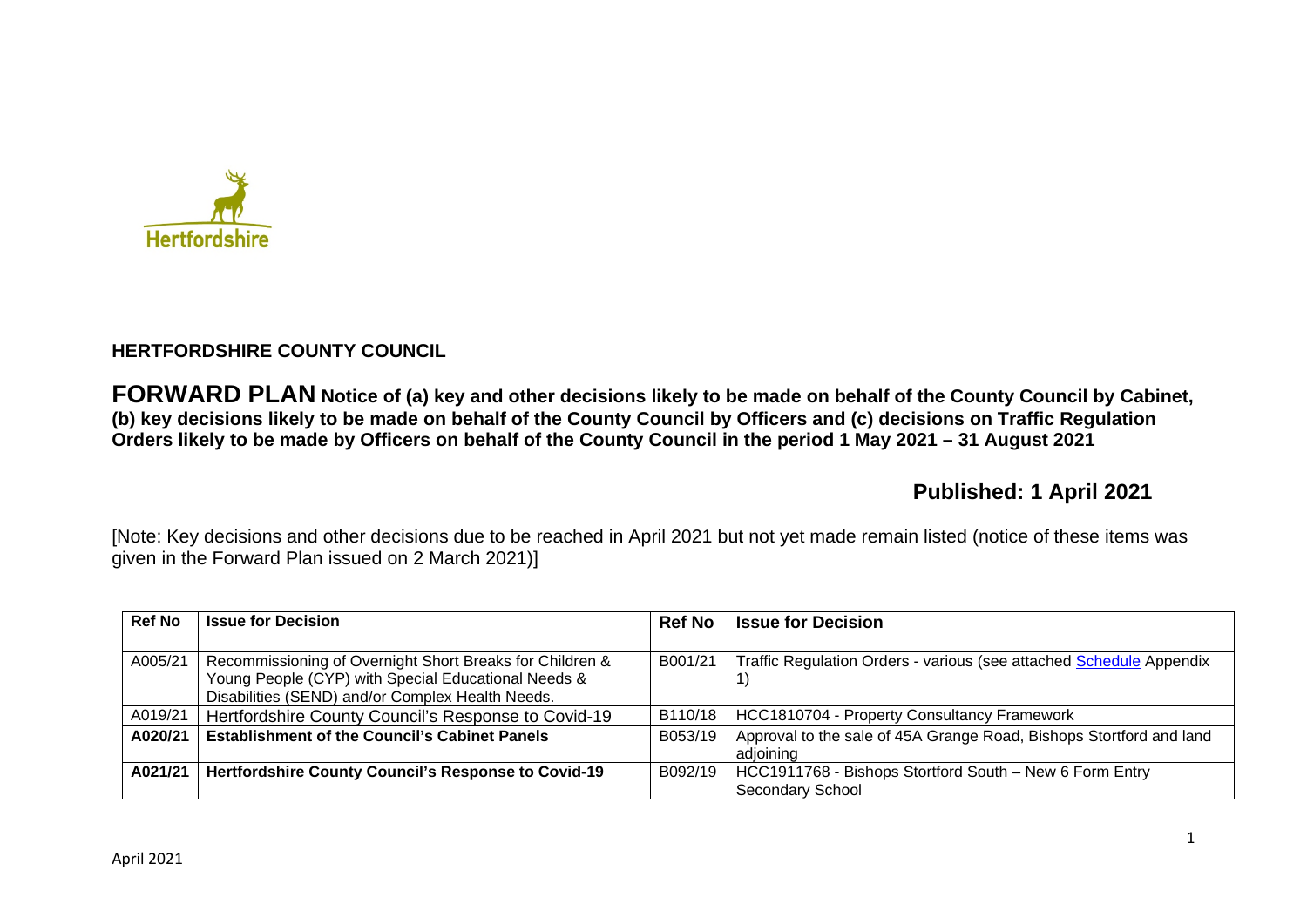| A010/21 | Publication of Integrated Risk Management Plan for<br>Hertfordshire Fire and Rescue Service                       | B108/19 | The Supply of Branded & Generic Washroom Paper Disposables and<br><b>Dispensers</b>                                                                                 |
|---------|-------------------------------------------------------------------------------------------------------------------|---------|---------------------------------------------------------------------------------------------------------------------------------------------------------------------|
| A011/21 | Outturn Finance Budget Monitor                                                                                    | B122/19 | Framework agreement for the supply of Disposable Gloves & Aprons                                                                                                    |
| A012/21 | Consider the future of land south of Croft Lane (Norton C),<br>Letchworth                                         | B018/20 | HCC2011970 - Bishops Stortford North Secondary - Design & Build<br>Contract in respect of new build works                                                           |
| A014/21 | Consider the future of Eastern Playing Fields, Goffs lane,<br>Cheshunt                                            | B074/20 | HCC2012309 - Project Management for Buntingford First School                                                                                                        |
| A015/21 | Consider the future of Land North of Roysia School, Royston                                                       | B076/20 | Framework Agreement for<br>the Supply of Cut Paper & Card Size A3 & A4                                                                                              |
| A022/21 | Hertfordshire County Council's Response to Covid-19                                                               | B091/20 | HCC2012497 - Codicote Primary School - School Expansion                                                                                                             |
| A016/21 | Adoption of the Developer Infrastructure Contributions Guide                                                      | B093/20 | HCC2012494 - Relocation of the Blues Pre-school to land at Cox's<br>Gardens, Bishops Stortford. Temporary Mobile Building.                                          |
| A017/21 | Approval of the proposed model for the Integrated Health &<br><b>Wellbeing Service</b>                            | B104/20 | HCC2012586<br>Batch 57 - Cluster 4 - Roofing Works - Bishops Stortford & Hatfield<br><b>Fire Stations</b>                                                           |
| A018/21 | Consider the future of Land at 2B Star Street<br>in connection with the existing library at 87 High Street, Ware. | B105/20 | Contract for the Provision of Children's Cross Regional Arrangements<br>Group (CCRAG) Database                                                                      |
| A023/21 | Hertfordshire County Council's Response to Covid-19                                                               | B106/20 | Hertfordshire Adult and Family Learning Service (HAFLS): Award of<br>contract for the provision of Adult Learning across Hertfordshire for<br>academic year 2021/22 |
|         |                                                                                                                   | B107/20 | The provision of facilities for the treatment of materials from recycling<br>centres in Hertfordshire                                                               |
|         |                                                                                                                   | B003/21 | Approval to the sale of part of the Land at Onslow St Audrey's School,<br>Hatfield                                                                                  |
|         |                                                                                                                   | B006/21 | Approval to the terms of sale for Former Highway Maintenance Depot,<br>Station Road, Watton at Stone                                                                |
|         |                                                                                                                   | B007/21 | Approval to the terms of sale for Land at Foxgrove Path, South Oxhey                                                                                                |
|         |                                                                                                                   | B008/21 | Approval to the terms of sale for Former Little Furze JMI School,<br>Gosforth Lane, South Oxhey                                                                     |
|         |                                                                                                                   | B010/21 | Consider the future of Eastern Playing Fields, Goffs lane, Cheshunt                                                                                                 |
|         |                                                                                                                   | B011/21 | Land and building at Meadowbank, Alexandra Road, Kings Langley -<br>Appropriation to Adult Care Services                                                            |
|         |                                                                                                                   | B012/21 | HCC2012582 - Refurbishment of a former adult care home to provide<br>accommodation for Looked After Children                                                        |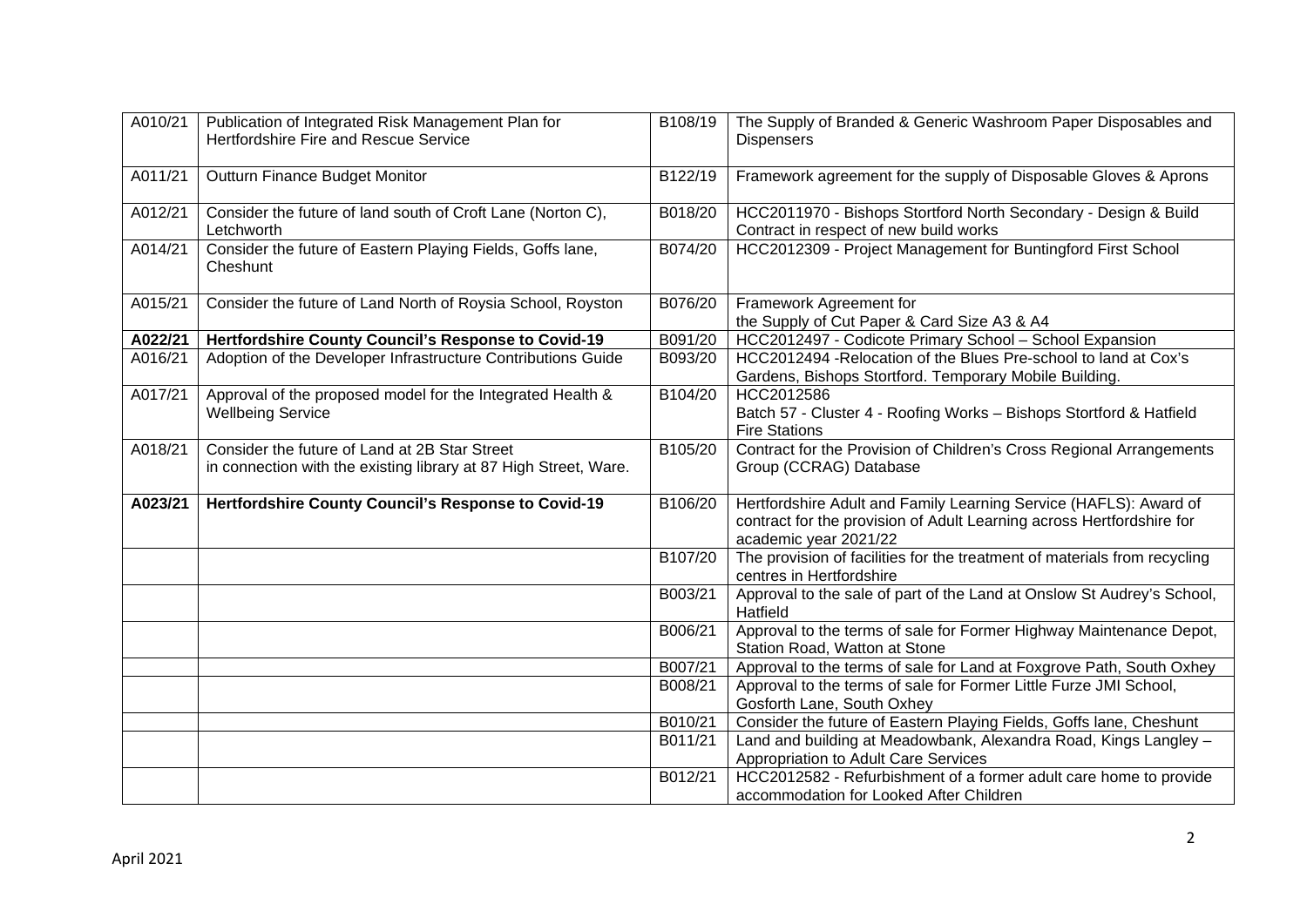| B013/21 | Recommissioning of Overnight Short Breaks for Children & Young<br>People (CYP) with Special Educational Needs & Disabilities (SEND)<br>and/or Complex Health Needs                                      |
|---------|---------------------------------------------------------------------------------------------------------------------------------------------------------------------------------------------------------|
| B014/21 | HCC2112723 - Mechanical & Electrical Upgrade Works at County Hall<br>& Stevenage Sites                                                                                                                  |
| B015/21 | HCC2112724 -Various Schools - M & E Upgrade for Hertfordshire<br>Schools                                                                                                                                |
| B016/21 | HCC2112725 - Various Schools - Double Glazing & Cavity Wall<br>insulation                                                                                                                               |
| B019/21 | HCC2112728 - Re-Fit of Hertfordshire County Council Stevenage<br>Offices                                                                                                                                |
| B020/21 | HCC2112731 - Avanti Brook Primary School Bishops Stortford -<br>PCSA & Construction of New school -2 forms of entry (FE) 420 Pupils<br>and 30 place Nursery.                                            |
| B021/21 | The Supply of School Milk to all Hertfordshire Schools contract                                                                                                                                         |
| B022/21 | Award of a Demand Responsive Transport Technology software.                                                                                                                                             |
| B024/21 | Awarding a managed service contract for the replacement and<br>transformation of the Council's Wide Area Network (WAN) to an SD-<br><b>WAN</b> network                                                  |
| B026/21 | Single Tender Action for Midpoint Intensive Enablement Service                                                                                                                                          |
| B027/21 | Whether to initiate a consultation on a proposal to change the age<br>range of Oxhey Early Years Centre, a Maintained Nursery School in<br>Watford, to allow children to be admitted from the age of 2. |
| B028/21 | Provision of Return Home Interviews for Children and Young People<br>Missing from Home or Care and Intensive Support                                                                                    |
| B029/21 | HCC2012615 Moss Bury School, Stevenage - Full Electrical Rewire                                                                                                                                         |
| B030/21 | HCC2112744 - Care Provider for new care home development at Little<br>Furze, South Oxhey                                                                                                                |
| B031/21 | Purchase of 15-21 Hitchin Road using 'The Capital Funding<br>Programme' as appropriate.                                                                                                                 |
| B032/21 | To Award Contracts for the Hitchin Road Nursing Home project design<br>as part of The Capital Funding Programme                                                                                         |
| B033/21 | Framework Agreement for the Supply of First Aid Kits, Equipment &<br>Consumables                                                                                                                        |
| B035/21 | Appointment of master development partner to assist the County<br>Council in the delivery of an emerging urban extension at Baldock                                                                     |
| B036/21 | Extension of Capita Vision 4 Fire Mobilising System Contract                                                                                                                                            |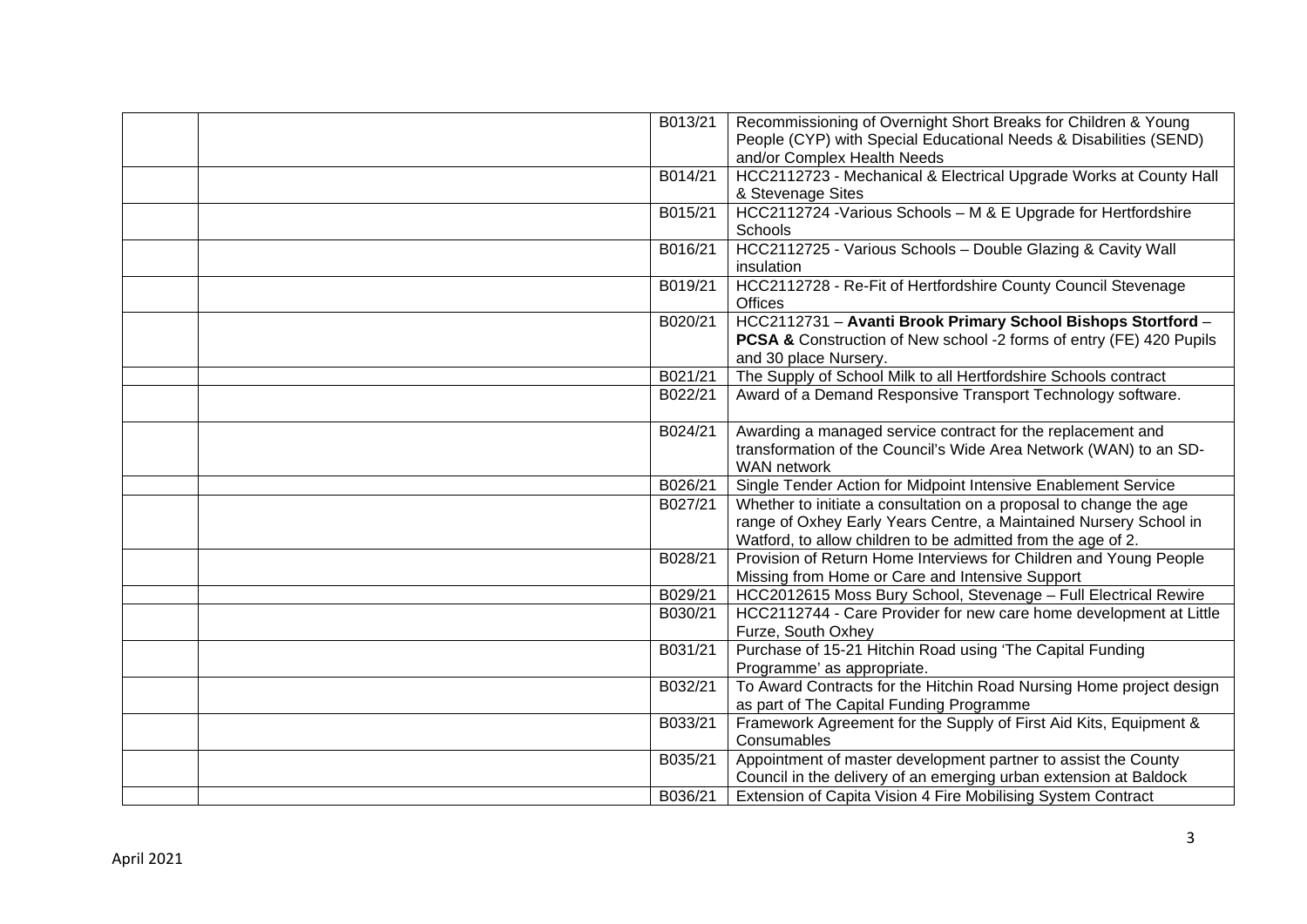| Approval of Enabling Agreement and surrender of lease of land at<br>B037/21<br><b>Onslow St Audrey's School, Hatfield</b>                               |
|---------------------------------------------------------------------------------------------------------------------------------------------------------|
| Approval of the final terms of the 125-year peppercorn lease for<br>B038/21<br>the new special school at Woodside, Welwyn Garden City.                  |
| Whether to consult on a proposal to permanently enlarge the<br>B039/21<br>premises of Mandeville Primary School, Sawbridgeworth, from<br>September 2023 |
| Tender of Reablement and Support at Home contract for St<br>B040/21<br>Albans and Stevenage. Award of Contract                                          |
| Framework for spot providers. Award of Contract<br>B041/21                                                                                              |
| HCC2112823 - Window / Cladding & Cavity Wall insulation<br>B042/21<br>programme part 2                                                                  |
| B043/21<br>HCC2112864 - Hertford Fire Station - Temporary Accommodation                                                                                 |
| The Supply of Catering Disposables<br>B044/21                                                                                                           |
| The Supply of Steel Lockers<br>B045/21                                                                                                                  |
| <b>Provision of Tree Work Services</b><br>B046/21                                                                                                       |
| Procurement of training providers to allow HCC to utilise the<br>B047/21<br><b>Apprenticeship Levy funds.</b>                                           |

**\*\*** The address from which, subject to any prohibition or restriction on their disclosure, copies of, or extracts from, any document listed is available from County Hall, Pegs Lane, Hertford. SG13 8DE. Other documents relevant to these matters may be submitted to the decision maker. To request details of such documents (if any) as they become available, contact Deborah Jeffery, Assistant Manager, Democratic Services by email (Deborah.jeffery@hertfordshire.gov.uk) or phone (01992 555563)

\*\*\* In accordance with Regulation 10(1) of The Local Authorities (Executive Arrangements) (Meetings and Access to Information) (England) Regulations 2012 (the '2012 Regulations') these items of business will be considered by Cabinet at its meeting 13 May 2019. Notices issued, as required by the 2012 Regulations, can be viewed at https://democracy.hertfordshire.gov.uk/mgCalendarMonthView.aspx?GL=1&bcr=1

ᵻᵻ Documents to be considered by the Cabinet are published on the Councils website at https://democracy.hertfordshire.gov.uk/mgCalendarMonthView.aspx?GL=1&bcr=1

 $\ddagger$ ‡ Grounds for exemption are: -

- (a) where the decision is a decision taken under the Special Urgency provisions in Annex 4 of the Constitution
- (b) where the Chief Executive certifies that implementation of the decision is critical for service delivery
- (c) where the Chief Legal Officer certifies that the Council would be likely to suffer legal prejudice from a delay in implementation of the decision resulting from the decision being Called-In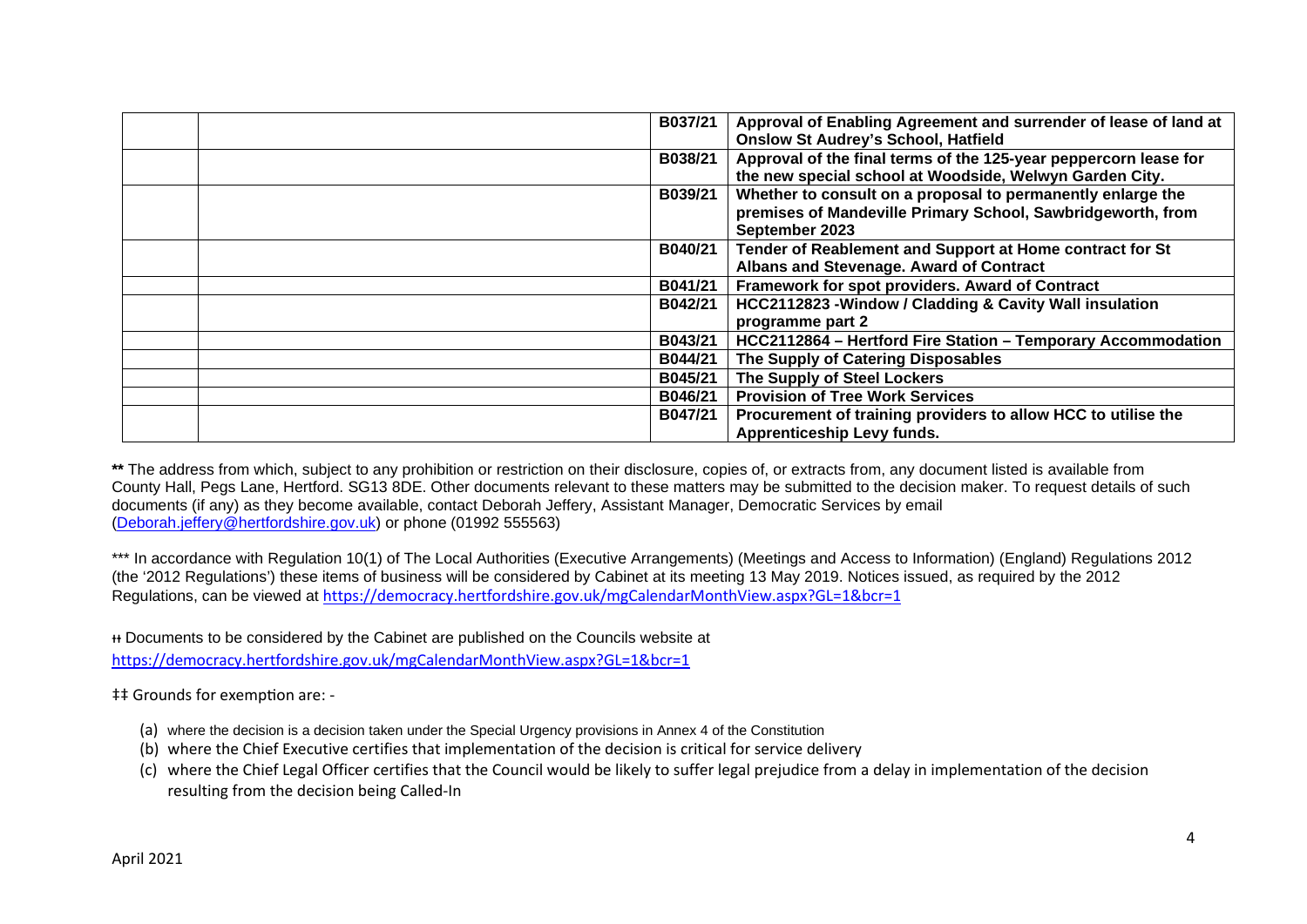- (d) where the Director of Resources certifies that the Council would be likely to suffer financial prejudice from a delay in implementation of the decision resulting from the decision being Called-In
- (e) where the Chief Legal Officer certifies that a delay in implementation of the decision resulting from the decision being Called-In would result in the decision being incapable of implementation or meaningful implementation
- (f) where the decision results from consideration of a recommendation or report from the OSC or any sub-committee or Topic Group of the OSC
- (g) where the decision results from a reference back decision by Overview and Scrutiny Committee; or
- (h) where the decision is a recommendation to Full Council;
- (i) where the Call-In period has expired

## **PART A: DECISIONS BY CABINET NOTE:** NEW ITEMS AND AMENDMENTS ARE SHOWN IN BOLD

| A005/21 | Recommissioning of<br>Overnight Short<br>Breaks for Children &<br>Young People (CYP)<br>with Special<br>Educational Needs &<br>Disabilities (SEND)<br>and/or Complex<br>Health Needs. | 19/04/2021 | Children, Young<br>People &<br><b>Families Cabinet</b><br>Panel | Julie Reddish<br>01438 845433     | Report of the Director of<br><b>Children's Services</b> | No.       |
|---------|---------------------------------------------------------------------------------------------------------------------------------------------------------------------------------------|------------|-----------------------------------------------------------------|-----------------------------------|---------------------------------------------------------|-----------|
| A019/21 | <b>Hertfordshire County</b><br><b>Council's Response</b><br>to Covid-19                                                                                                               | 19/04/2021 | N/A                                                             | Alex James<br>01992 588259        | Report of the Director of<br><b>Resources</b>           | <b>No</b> |
| A020/21 | <b>Establishment of the</b><br><b>Council's Cabinet</b><br><b>Panels</b>                                                                                                              | 25/05/2021 | N/A                                                             | Deborah Jeffery<br>01992 555566   | <b>Report of the Chief Legal</b><br><b>Officer</b>      | No        |
| A021/21 | <b>Hertfordshire County</b><br><b>Council's Response</b><br>to Covid-19                                                                                                               | 25/05/2021 | N/A                                                             | <b>Alex James</b><br>01992 588259 | <b>Report of the Director of</b><br><b>Resources</b>    | No        |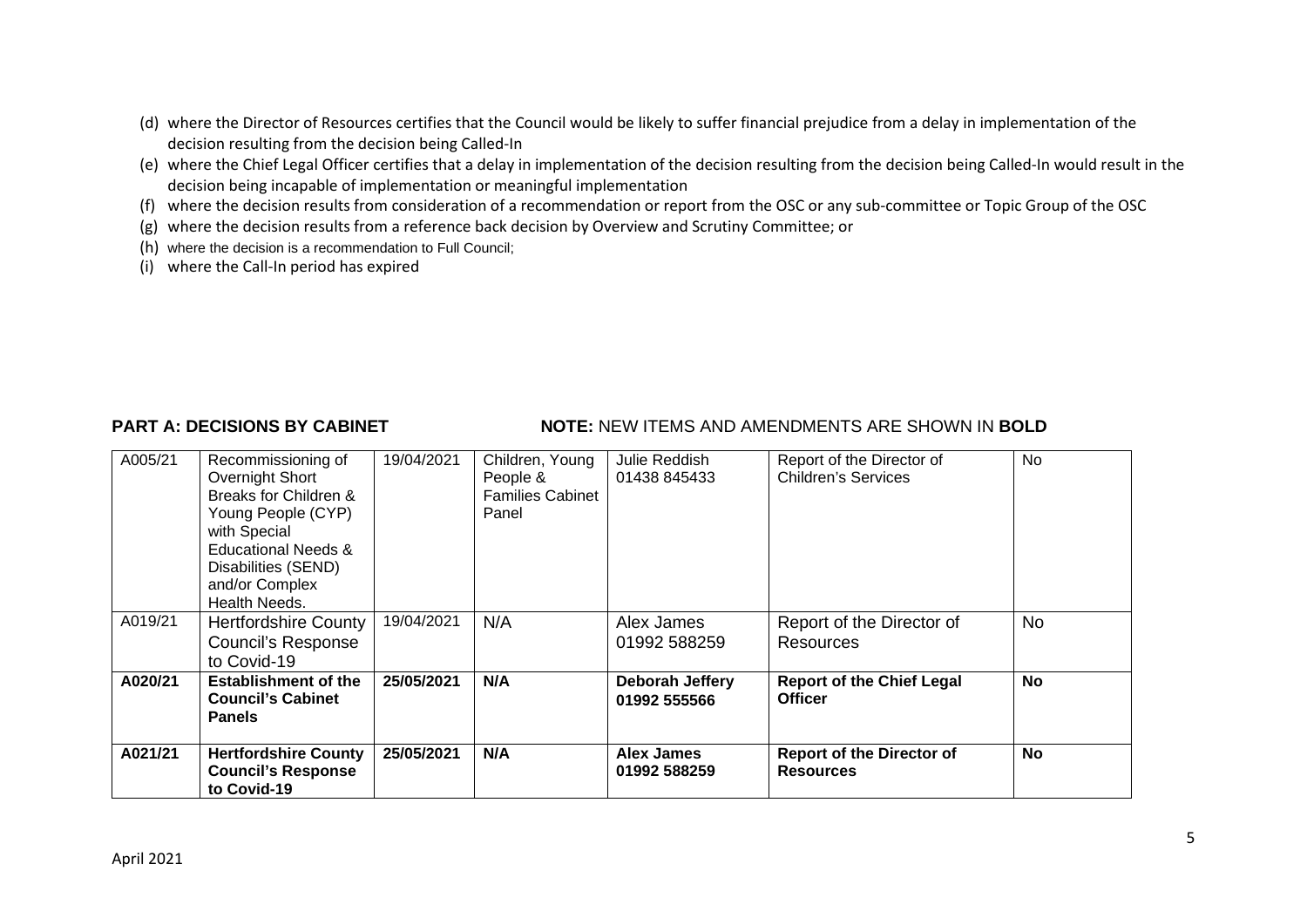| A010/21 | Publication of<br><b>Integrated Risk</b><br>Management Plan for<br>Hertfordshire Fire and<br><b>Rescue Service</b> | 21/06/2021 | Community<br>Safety and<br>Waste<br>Management<br><b>Cabinet Panel</b> | Darryl Keen<br>01992 507500           | Report of Director of Community<br>Protection                                                                                                                                                                | <b>No</b> |
|---------|--------------------------------------------------------------------------------------------------------------------|------------|------------------------------------------------------------------------|---------------------------------------|--------------------------------------------------------------------------------------------------------------------------------------------------------------------------------------------------------------|-----------|
| A011/21 | <b>Outturn Finance</b><br><b>Budget Monitor</b>                                                                    | 21/06/2021 | Resources &<br>Performance<br><b>Cabinet Panel</b>                     | <b>Scott Walker</b><br>01992 555273   | Report of the Director of<br>Resources                                                                                                                                                                       | <b>No</b> |
| A012/21 | Consider the future of<br>land south of Croft<br>Lane (Norton C),<br>Letchworth                                    | 21/06/2021 | Resources &<br>Performance<br><b>Cabinet Panel</b>                     | <b>Andrew Edwards</b><br>01992 556007 | Report of the Director of<br><b>Resources</b><br>Part I and Part II Report - due to<br>'Information relating to the<br>financial or business affairs of<br>any particular person (including<br>the Council)' | <b>No</b> |
| A014/21 | Consider the future of<br><b>Eastern Playing</b><br>Fields, Goffs lane,<br>Cheshunt                                | 21/06/2021 | Resources and<br>Performance                                           | Carolyn Clark<br>01992 555280         | Report of the Director of<br><b>Resources</b><br>Part I and Part II Report - due to<br>'Information relating to the<br>financial or business affairs of<br>any particular person (including<br>the Council)' | <b>No</b> |
| A015/21 | Consider the future of<br>Land North of Roysia<br>School, Royston                                                  | 21/06/2021 | Resources and<br>Performance                                           | James Young<br>01992 556551           | Report of the Director of<br><b>Resources</b><br>Part I and Part II Report - due to<br>'Information relating to the<br>financial or business affairs of<br>any particular person (including<br>the Council)' | <b>No</b> |
| A022/21 | <b>Hertfordshire County</b><br><b>Council's Response</b><br>to Covid-19                                            | 21/06/2021 | N/A                                                                    | <b>Alex James</b><br>01992 588259     | <b>Report of the Director of</b><br><b>Resources</b>                                                                                                                                                         | <b>No</b> |
| A016/21 | Adoption of the<br>Developer                                                                                       | 12/07/2021 | Growth,<br>Infrastructure,                                             | Sarah McLaughlin<br>01992 588110      | Report of the Director of<br>Environment & Infrastructure                                                                                                                                                    | <b>No</b> |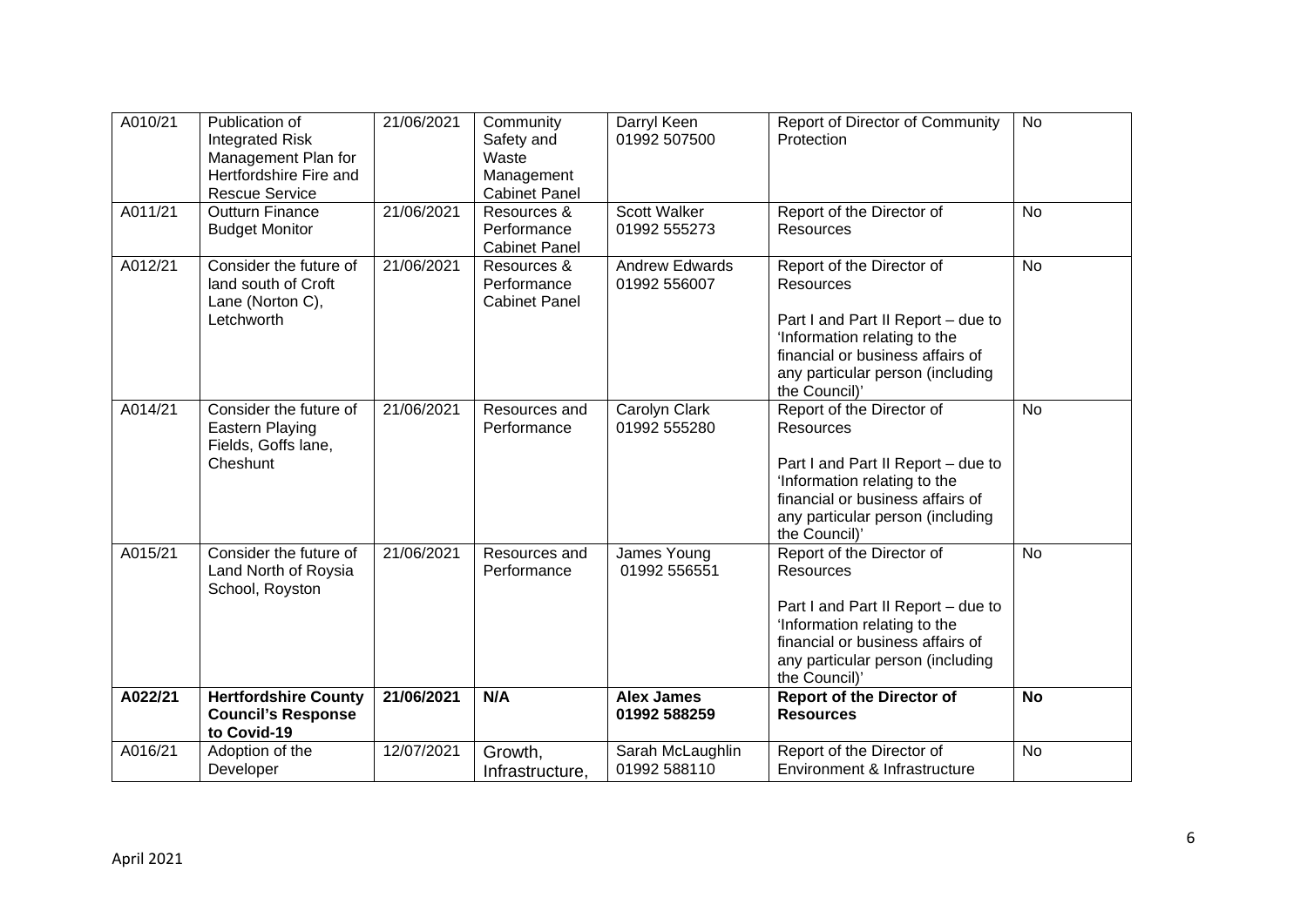|         | Infrastructure<br><b>Contributions Guide</b>                                                                               |            | Planning & the<br>Economy                                                   |                               |                                                                                                                                                                                                              |     |
|---------|----------------------------------------------------------------------------------------------------------------------------|------------|-----------------------------------------------------------------------------|-------------------------------|--------------------------------------------------------------------------------------------------------------------------------------------------------------------------------------------------------------|-----|
| A017/21 | Approval of the<br>proposed model for<br>the Integrated Health<br>& Wellbeing Service                                      | 12/07/2021 | <b>Public Health</b><br>& Prevention                                        | Louise Savory<br>01992 555469 | Report of the Director of Public<br>Health                                                                                                                                                                   | No. |
| A018/21 | Consider the future of<br>Land at 2B Star Street<br>in connection with the<br>existing library at 87<br>High Street, Ware. | 12/07/2021 | Resources and<br>Performance<br>and Education,<br>Libraries and<br>Localism | Roger Arbon<br>01992 588052   | Report of the Director of<br><b>Resources</b><br>Part I and Part II Report – due to<br>'Information relating to the<br>financial or business affairs of<br>any particular person (including<br>the Council)' | No. |
| A023/21 | <b>Hertfordshire County</b><br><b>Council's Response</b><br>to Covid-19                                                    | 12/07/2021 | N/A                                                                         | Alex James<br>01992 588259    | <b>Report of the Director of</b><br><b>Resources</b>                                                                                                                                                         | No  |

# **Membership of Cabinet**

| <b>Richard Roberts</b> | <b>Adult Care &amp; Health</b>                 | <b>Phil Bibby</b>     | <b>Highways &amp; Environment</b>      |
|------------------------|------------------------------------------------|-----------------------|----------------------------------------|
| Teresa Heritage        | <b>Children, Young People &amp; Families</b>   | <b>David Williams</b> | <b>Leader of The Council</b>           |
| Terry Hone             | <b>Community Safety &amp; Waste Management</b> | <b>Tim Hutchings</b>  | <b>Public Health &amp; Performance</b> |
| <b>Terry Douris</b>    | <b>Education, Libraries &amp; Localism</b>     | <b>Ralph Sangster</b> | <b>Resources &amp; Performance</b>     |
| <b>Derrick Ashley</b>  | Growth, Infrastructure, Planning and The       |                       |                                        |
|                        | Economy                                        |                       |                                        |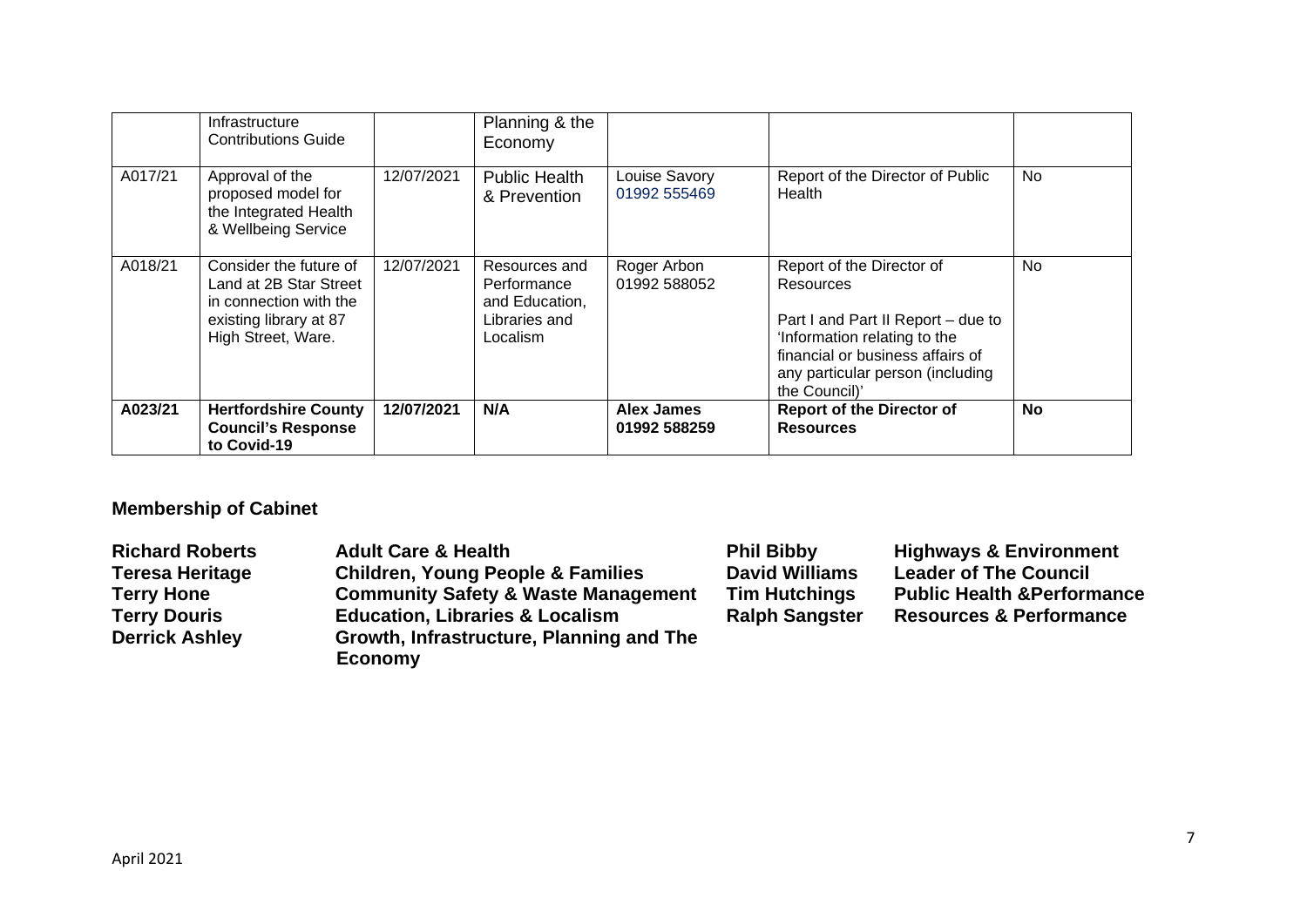### **PART B: DECISIONS BY CHIEF OFFICERS** NOTE: NEW ITEMS AND AMENDMENTS ARE SHOWN IN BOLD

| <b>Ref No</b> | <b>Issue for Decision</b>                                                                               | <b>Name and Title</b><br>of Decision<br><b>Maker</b>                        | Date, or<br>period<br>within<br>which,<br>decision to<br>be made | <b>Cabinet</b><br>Panels to be<br>consulted | <b>Officer contact for</b><br>this matter | <b>Documents to</b><br>be considered <sup>1</sup> | <b>Exempt</b><br>from the<br>Council's<br>Call-In<br><b>Procedures</b><br>Yes / No |
|---------------|---------------------------------------------------------------------------------------------------------|-----------------------------------------------------------------------------|------------------------------------------------------------------|---------------------------------------------|-------------------------------------------|---------------------------------------------------|------------------------------------------------------------------------------------|
| B001/21       | <b>Traffic Regulation</b><br>Orders - various (see<br>attached Schedule<br>Appendix 1)                  | Mark Kemp<br>Director<br>Environment and<br>Infrastructure                  | During the<br>period of this<br><b>Forward Plan</b>              |                                             | Mark Kemp<br>01992 555206                 | Reports from<br><b>Lead Officers</b>              | <b>No</b>                                                                          |
| B110/18       | HCC1810704 -<br><b>Property Consultancy</b><br>Framework                                                | Sass Pledger<br><b>Assistant Director</b><br>- Property                     | May 2021<br>(was March<br>2021)                                  |                                             | Michael Ramshaw<br>01992 588778           | See Note 2 below                                  | <b>No</b>                                                                          |
| B053/19       | Approval to the sale of<br>45A Grange Road,<br><b>Bishops Stortford and</b><br>land adjoining           | <b>Emily White</b><br>Head of Strategic<br>Asset<br>Management &<br>Estates | March 2021<br>(was February<br>2021)                             |                                             | <b>Andrew Edwards</b><br>01992 556007     | Report                                            | <b>No</b>                                                                          |
| B092/19       | HCC1911768 -<br><b>Bishops Stortford</b><br>South - New 6 Form<br><b>Entry Secondary</b><br>School      | Sass Pledger<br><b>Assistant Director</b><br>Property                       | <b>May 2021</b><br>(was April<br>2021)                           |                                             | Jackie Aldridge<br>01992 588138           | See Note 2 below                                  | <b>No</b>                                                                          |
| B108/19       | The Supply of<br><b>Branded &amp; Generic</b><br>Washroom Paper<br>Disposables and<br><b>Dispensers</b> | Glenn Facey<br><b>Head of Herts</b><br>FullStop                             | <b>April 2021</b><br>(was March<br>2021)                         |                                             | James Conway<br>01707 292357              | See Note 2 below                                  | No                                                                                 |

<sup>&</sup>lt;sup>1</sup> The address from which, subject to any prohibition or restriction on their disclosure, copies of, or extracts from, any document listed is available is County Hall, Pegs Lane, Hertford, SG13 8DE. Other documents relevant to these matters may be submitted to the decision maker. To request details of such documents (if any) as they become available contact Deborah Jeffery, Assistant Manager, Democratic Services by email (deborah.jeffery@hertfordshire.gov.uk) or phone (01992 555563).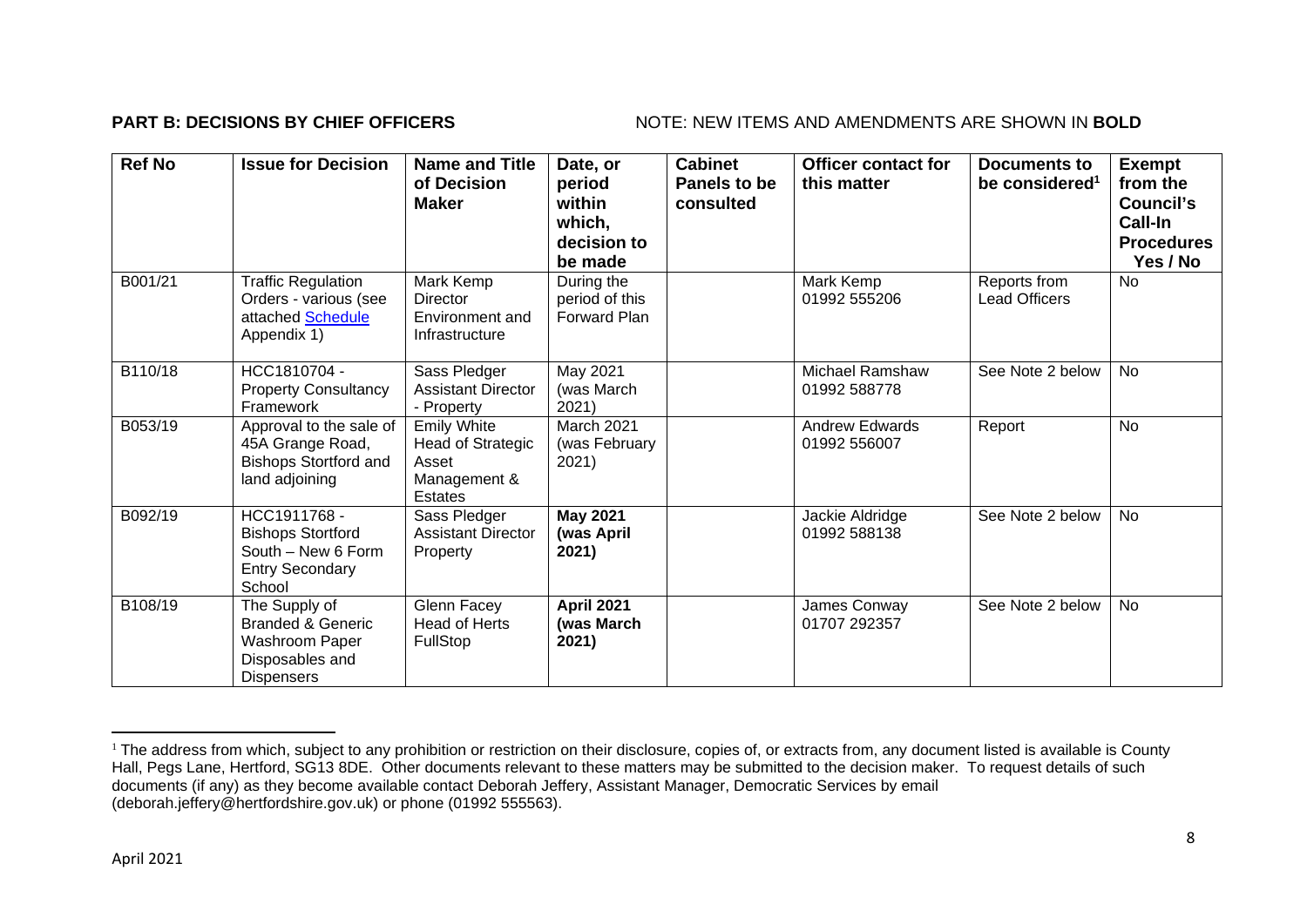| B122/19 | Framework                                                                                                                                 | Glenn Facey                                           | <b>April 2021</b>                       | <b>Jake Grieves</b>                 | See Note 2 below | <b>No</b> |
|---------|-------------------------------------------------------------------------------------------------------------------------------------------|-------------------------------------------------------|-----------------------------------------|-------------------------------------|------------------|-----------|
|         | agreement for the<br>supply of Disposable<br>Gloves & Aprons                                                                              | <b>Head of Herts</b><br>FullStop                      | (was<br>February<br>2021)               | 01707 292498                        |                  |           |
| B018/20 | HCC2011970 -<br><b>Bishops Stortford</b><br>North Secondary -<br>Design & Build<br>Contract in respect of<br>new build works              | Sass Pledger<br><b>Assistant Director</b><br>Property | <b>May 2021</b><br>(was April<br>2021)  | Jackie Aldridge<br>01992 588138     | See Note 2 below | <b>No</b> |
| B074/20 | HCC2012309 -<br><b>Project Management</b><br>for Buntingford First<br>School                                                              | Sass Pledger<br><b>Assistant Director</b><br>Property | <b>May 2021</b><br>(was April<br>2021)  | Jackie Aldridge<br>01992 588138     | See Note 2 below | <b>No</b> |
| B076/20 | Framework<br>Agreement for<br>the Supply of Cut<br>Paper & Card Size A3<br>& A4                                                           | Glenn Facey<br>Head of Herts<br>FullStop              | <b>June 2021</b><br>(was April<br>2021) | <b>Jake Grieves</b><br>01707 292498 | See Note 2 below | <b>No</b> |
| B091/20 | HCC2012497 -<br><b>Codicote Primary</b><br>School - School<br>Expansion                                                                   | Sass Pledger<br><b>Assistant Director</b><br>Property | <b>May 2021</b><br>(was April<br>2021)  | Jackie Aldridge<br>01992 588138     | See note 2 below | No        |
| B093/20 | HCC2012494 -<br>Relocation of the<br>Blues Pre-school to<br>land at Cox's<br>Gardens, Bishops<br>Stortford. Temporary<br>Mobile Building. | Sass Pledger<br><b>Assistant Director</b><br>Property | <b>May 2021</b><br>(was April<br>2021)  | Jackie Aldridge<br>01992 588138     | See note 2 below | <b>No</b> |
| B104/20 | HCC2012586<br>Batch 57 - Cluster 4 -<br>Roofing Works-<br><b>Bishops Stortford &amp;</b><br><b>Hatfield Fire Stations</b>                 | Sass Pledger<br><b>Assistant Director</b><br>Property | <b>May 2021</b><br>(was April<br>2021)  | Jackie Aldridge<br>01992 588138     | See note 2 below | <b>No</b> |
| B105/20 | Contract for the<br>Provision of Children's<br><b>Cross Regional</b>                                                                      | Marion Ingram<br>Operations<br>Director,              | April 2021                              | Lynn Knowles<br>07740918847         | See Note 2 below | <b>No</b> |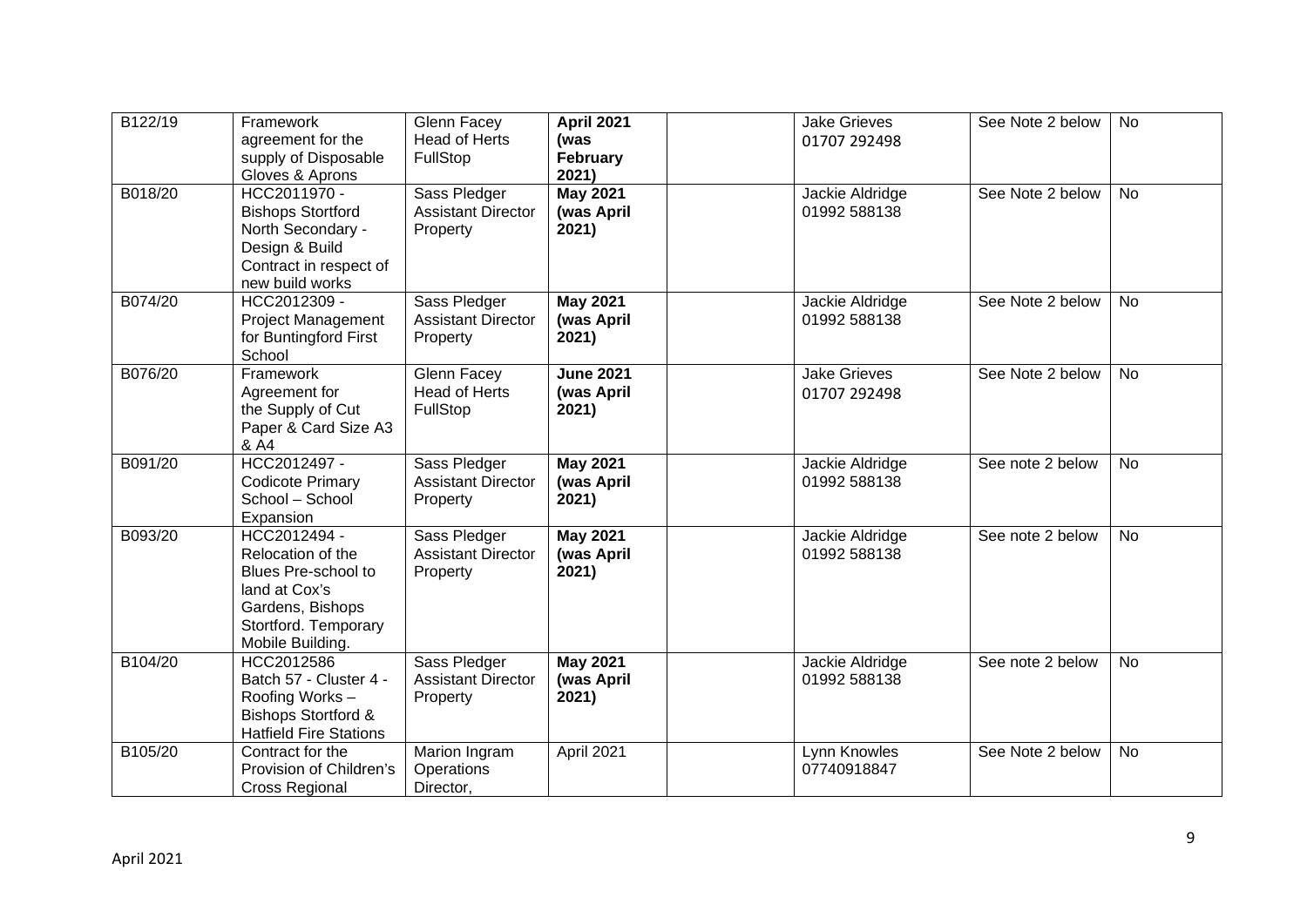|         | <b>Arrangements Group</b><br>(CCRAG) Database                                                                                                                                                | Specialist<br><b>Services</b>                                                                      |                                          |                                       |                  |           |
|---------|----------------------------------------------------------------------------------------------------------------------------------------------------------------------------------------------|----------------------------------------------------------------------------------------------------|------------------------------------------|---------------------------------------|------------------|-----------|
| B106/20 | <b>Hertfordshire Adult</b><br>and Family Learning<br>Service (HAFLS):<br>Award of contract for<br>the provision of Adult<br>Learning across<br>Hertfordshire for<br>academic year<br>2021/22 | Steven Lee-<br>Foster<br><b>Assistant Director</b><br>for Adult Care<br>Services                   | April 2021                               | Lynn Keates<br>01992 588626           | See note 2 below | <b>No</b> |
| B107/20 | The provision of<br>facilities for the<br>treatment of materials<br>from recycling centres<br>in Hertfordshire                                                                               | Simon Aries<br><b>Assistant Director</b><br>Transport, Waste<br>and<br>Environmental<br>Management | May 2021<br>(was April<br>2021)          | Matthew King<br>01992 556207          | See note 2 below | <b>No</b> |
| B003/21 | Approval to the sale of<br>part of the Land at<br><b>Onslow St Audrey's</b><br>School, Hatfield                                                                                              | Scott Crudgington<br>Director of<br>Resources                                                      | <b>May 2021</b><br>(was March<br>2021)   | Sharon Roskilly<br>01992 555988       | See note 4 below | <b>No</b> |
| B006/21 | Approval to the terms<br>of sale for Former<br><b>Highway Maintenance</b><br>Depot, Station Road,<br><b>Watton at Stone</b>                                                                  | Scott Crudgington<br>Director of<br>Resources                                                      | <b>April 2021</b><br>(was March<br>2021) | <b>Andrew Edwards</b><br>01992 556007 | See Note 4 below | <b>No</b> |
| B007/21 | Approval to the terms<br>of sale for Land at<br>Foxgrove Path, South<br>Oxhey                                                                                                                | Scott Crudgington<br>Director of<br>Resources                                                      | <b>June 2021</b><br>(was March<br>2021)  | John Doyle<br>01992 556896            | See Note 4 below | <b>No</b> |
| B008/21 | Approval to the terms<br>of sale for Former<br>Little Furze JMI<br>School, Gosforth<br>Lane, South Oxhey                                                                                     | Scott Crudgington<br>Director of<br>Resources                                                      | <b>June 2021</b><br>(was March<br>2021)  | John Doyle<br>01992 556896            | See Note 4 below | <b>No</b> |
| B010/21 | Consider the future of<br>Eastern Playing                                                                                                                                                    | Scott Crudgington<br>Director of<br><b>Resources</b>                                               | <b>June 2021</b><br>(was March<br>2021)  | Carolyn Clark<br>01992 555280         | See note 4 below | <b>No</b> |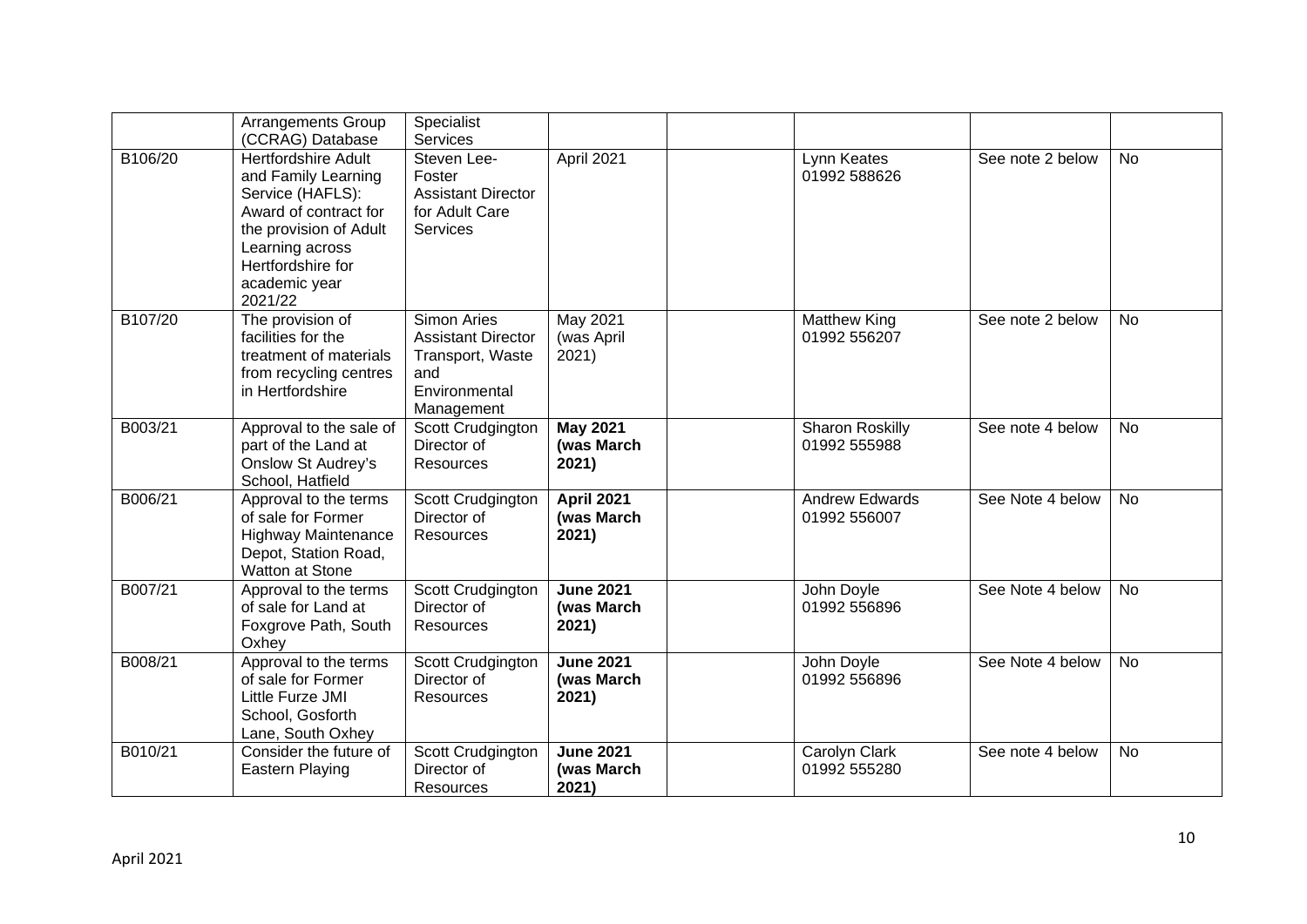|         | Fields, Goffs lane,<br>Cheshunt                                                                                                                                                                        |                                                                       |                                          |                                 |                            |           |
|---------|--------------------------------------------------------------------------------------------------------------------------------------------------------------------------------------------------------|-----------------------------------------------------------------------|------------------------------------------|---------------------------------|----------------------------|-----------|
| B011/21 | Land and building at<br>Meadowbank,<br>Alexandra Road,<br>Kings Langley -<br>Appropriation to Adult<br><b>Care Services</b>                                                                            | Scott Crudgington<br>Director of<br>Resources                         | <b>April 2021</b><br>(was March<br>2021) | Carolyn Clark<br>01992 555280   | Report                     | <b>No</b> |
| B012/21 | HCC2012582 -<br>Refurbishment of a<br>former adult care<br>home to provide<br>accommodation for<br>Looked After Children                                                                               | Sass Pledger<br><b>Assistant Director</b><br>Property                 | <b>May 2021</b><br>(was April<br>2021)   | Jackie Aldridge<br>01992 588138 | Report                     | No        |
| B013/21 | Recommissioning of<br>Overnight Short<br>Breaks for Children &<br>Young People (CYP)<br>with Special<br><b>Educational Needs &amp;</b><br>Disabilities (SEND)<br>and/or Complex<br><b>Health Needs</b> | Marion Ingram<br>Operations<br><b>Director Specialist</b><br>Services | April 2021                               | Julie Reddish<br>01438 845433   | Report                     | <b>No</b> |
| B014/21 | HCC2112723 -<br>Mechanical &<br><b>Electrical Upgrade</b><br>Works at County Hall<br>& Stevenage Sites                                                                                                 | Sass Pledger<br>Asst Director-<br>Property                            | <b>May 2021</b><br>(was April<br>2021)   | James Heslam<br>01992 588090    | See Note 2 below           | <b>No</b> |
| B015/21 | HCC2112724 -<br>Various Schools - M<br>& E Upgrade for<br><b>Hertfordshire Schools</b>                                                                                                                 | Sass Pledger<br>Asst Director-<br>Property                            | <b>May 2021</b><br>(was April<br>2021)   | Jackie Aldridge<br>01992 588138 | See Note 2<br><b>Below</b> | <b>No</b> |
| B016/21 | HCC2112725 -<br>Various Schools-<br>Double Glazing &<br>Cavity Wall insulation                                                                                                                         | Sass Pledger<br>Asst Director-<br>Property                            | <b>May 2021</b><br>(was April<br>2021)   | Jackie Aldridge<br>01992 588138 | See Note 2 below           | <b>No</b> |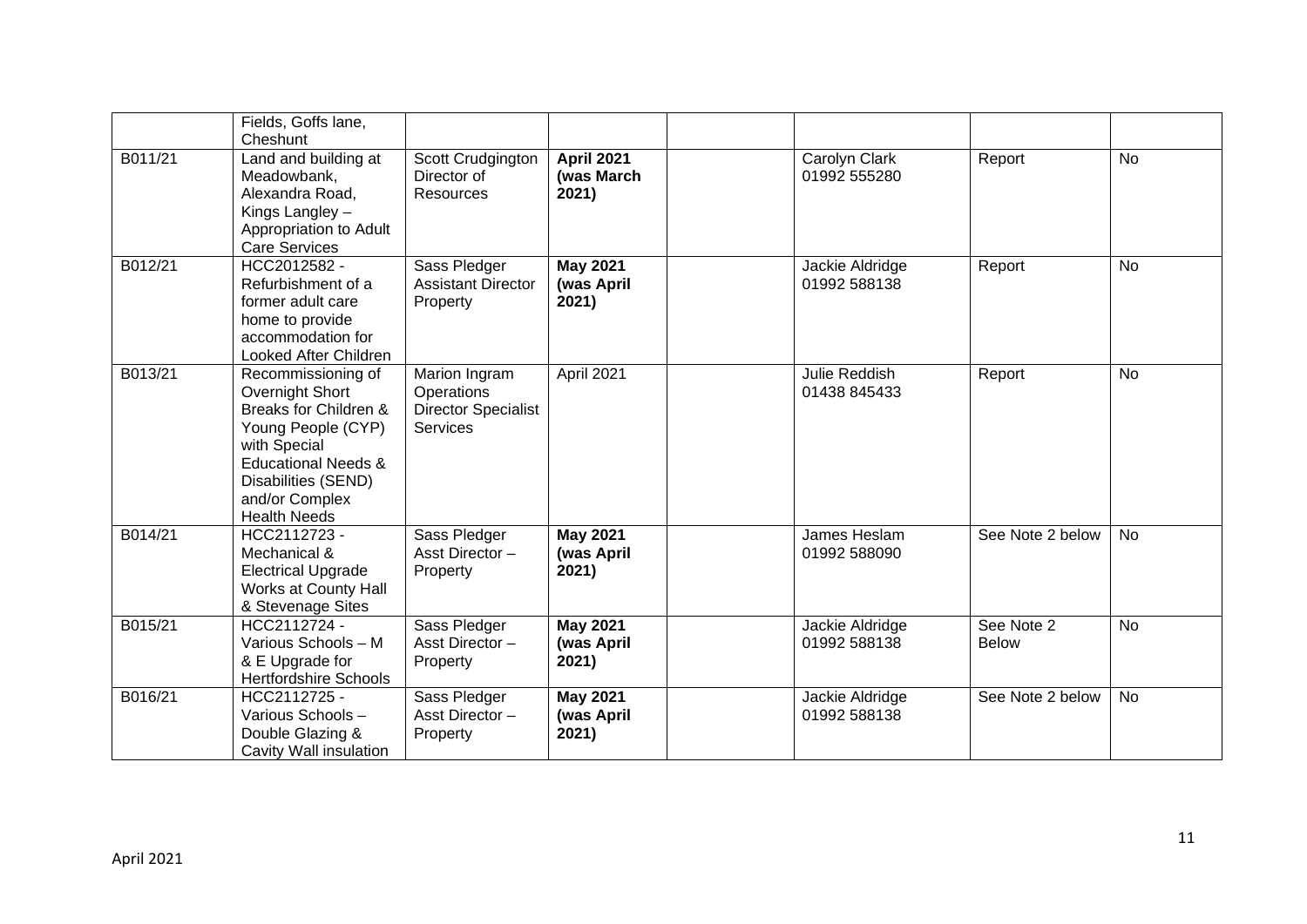| B019/21 | HCC2112728 - Re-Fit<br>of Hertfordshire<br><b>County Council</b><br><b>Stevenage Offices</b>                                                                                                                 | Sass Pledger<br>Asst Director-<br>Property                                                            | <b>May 2021</b><br>(was April<br>2021) | Michael Cunningham<br>01992 556658                             | See Note 2 below | <b>No</b> |
|---------|--------------------------------------------------------------------------------------------------------------------------------------------------------------------------------------------------------------|-------------------------------------------------------------------------------------------------------|----------------------------------------|----------------------------------------------------------------|------------------|-----------|
| B020/21 | HCC2112731-<br><b>Avanti Brook</b><br><b>Primary School</b><br><b>Bishops Stortford-</b><br><b>PCSA &amp; Construction</b><br>of New school -2<br>forms of entry (FE)<br>420 Pupils and 30<br>place Nursery. | Sass Pledger<br>Asst Director-<br>Property                                                            | <b>May 2021</b><br>(was April<br>2021) | Jackie Aldridge<br>01992 588138                                | See Note 2 below | <b>No</b> |
| B021/21 | The Supply of School<br>Milk to all<br><b>Hertfordshire Schools</b><br>contract                                                                                                                              | Simon Newland,<br>Operations<br>Director                                                              | April 2021                             | Simon Newland<br>01992 555738                                  | Report           | <b>No</b> |
| B022/21 | Award of a Demand<br>Responsive Transport<br>Technology software.                                                                                                                                            | Simon Aires,<br><b>Assistant Director</b><br>- Transport,<br>Waste and<br>Environmental<br>Management | May 2021                               | Matthew Lale,<br>Passenger Transport<br>Manage<br>01992 588633 | Report           | <b>No</b> |
| B024/21 | Awarding a managed<br>service contract for<br>the replacement and<br>transformation of the<br>Council's Wide Area<br>Network (WAN) to an<br>SD-WAN network                                                   | Scott Crudgington<br>Director of<br><b>Resources</b>                                                  | April 2021                             | Dave Mansfield<br>01992 588331                                 | See Note 2 below | <b>No</b> |
| B026/21 | Single Tender Action<br>for Midpoint Intensive<br><b>Enablement Service</b>                                                                                                                                  | Mark Harvey<br>Operations<br>Director - Adult<br><b>Disabilities</b>                                  | April 2021                             | James Salmon<br>01438 844152                                   | Report           | No        |
| B027/21 | Whether to initiate a<br>consultation on a<br>proposal to change<br>the age range of                                                                                                                         | Jenny Coles,<br>Director of<br>Children's<br><b>Services</b>                                          | April 2021                             | Jenny Coles,<br>01992 555755                                   | Report           | No        |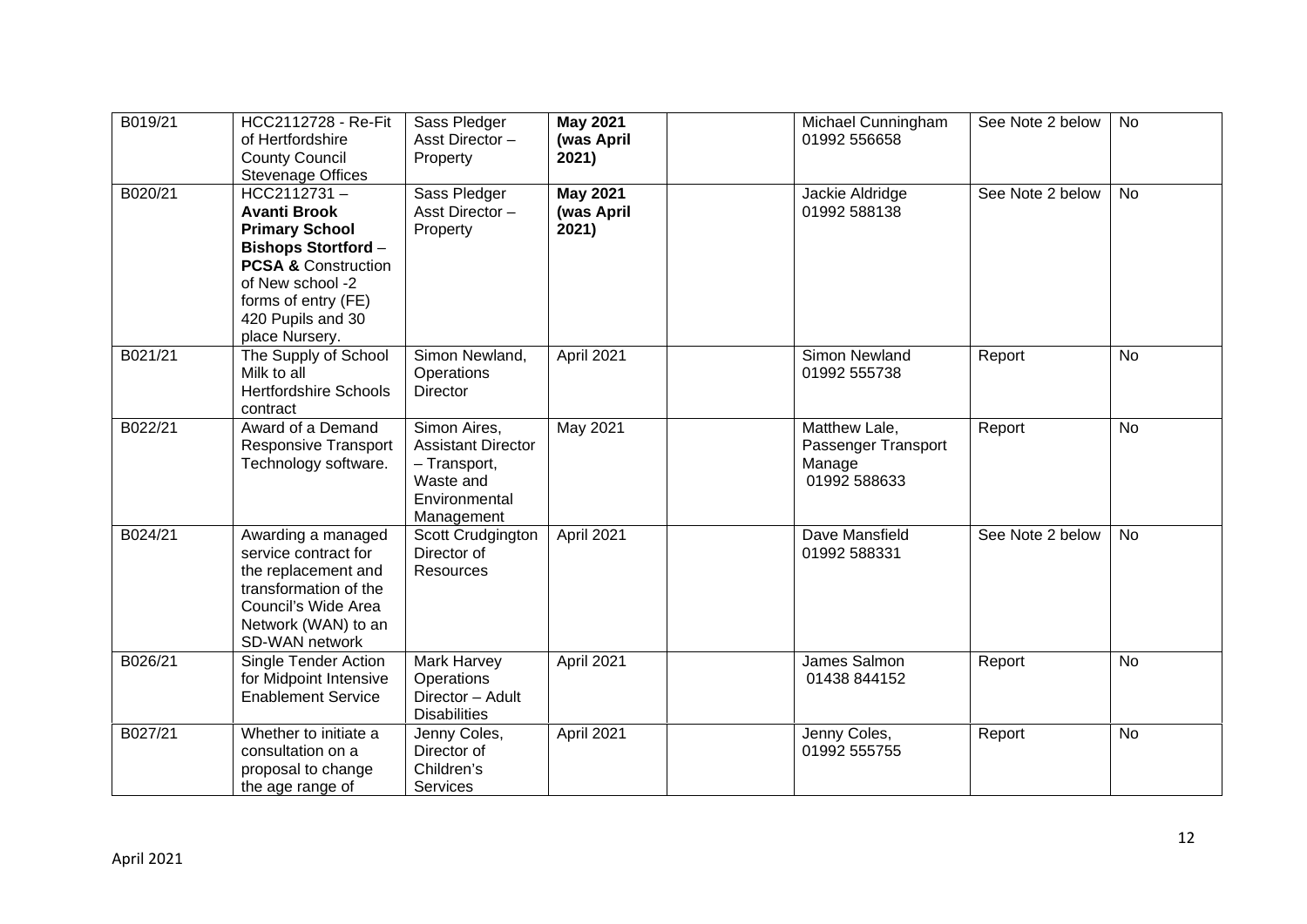|         | Oxhey Early Years<br>Centre, a Maintained<br>Nursery School in<br>Watford, to allow<br>children to be<br>admitted from the age<br>of 2.   |                                                                        |                                            |                                      |                  |           |
|---------|-------------------------------------------------------------------------------------------------------------------------------------------|------------------------------------------------------------------------|--------------------------------------------|--------------------------------------|------------------|-----------|
| B028/21 | Provision of Return<br>Home Interviews for<br>Children and Young<br>People Missing from<br>Home or Care and<br><b>Intensive Support</b>   | Jo Fisher<br><b>Operations</b><br>Director, Children<br>& Young People | April 2021                                 | Lynn Knowles<br>07740918847          | See Note 2 below | <b>No</b> |
| B029/21 | <b>HCC2012615 Moss</b><br>Bury School,<br>Stevenage - Full<br><b>Electrical Rewire</b>                                                    | Sass Pledger<br>Asst Director-<br>Property                             | <b>May 2021</b><br>(was April<br>2021)     | Jackie Aldridge<br>01992 588138      | See Note 2 below | <b>No</b> |
| B030/21 | HCC2112744 - Care<br>Provider for new care<br>home development at<br>Little Furze, South<br>Oxhey                                         | Sass Pledger<br>Asst Director-<br>Property                             | <b>May 2021</b><br>(was April<br>2021)     | Jackie Aldridge<br>01992 588138      | See Note 2 below | <b>No</b> |
| B031/21 | Purchase of 15-21<br>Hitchin Road using<br>'The Capital Funding<br>Programme' as<br>appropriate.                                          | Chris Badger,<br>Director of Adult<br><b>Care Services</b>             | Not before 31<br>March 2021<br>(Now April) | <b>Tarn Gascoyne</b><br>07580 743626 | See Note 2 below | <b>No</b> |
| B032/21 | <b>To Award Contracts</b><br>for the Hitchin Road<br>Nursing Home project<br>design as part of The<br><b>Capital Funding</b><br>Programme | Chris Badger,<br>Director of Adult<br><b>Care Services</b>             | Not before 31<br>March 2021<br>(Now April) | <b>Tarn Gascoyne</b><br>07580 743626 | See Note 2 below | <b>No</b> |
| B033/21 | Framework<br>Agreement for the<br>Supply of First Aid<br>Kits, Equipment &<br>Consumables                                                 | <b>Glenn Facey</b><br>Head of Herts<br>FullStop                        | May 2021                                   | Glenn Facey<br>01707 292364          | See Note 2 below | No        |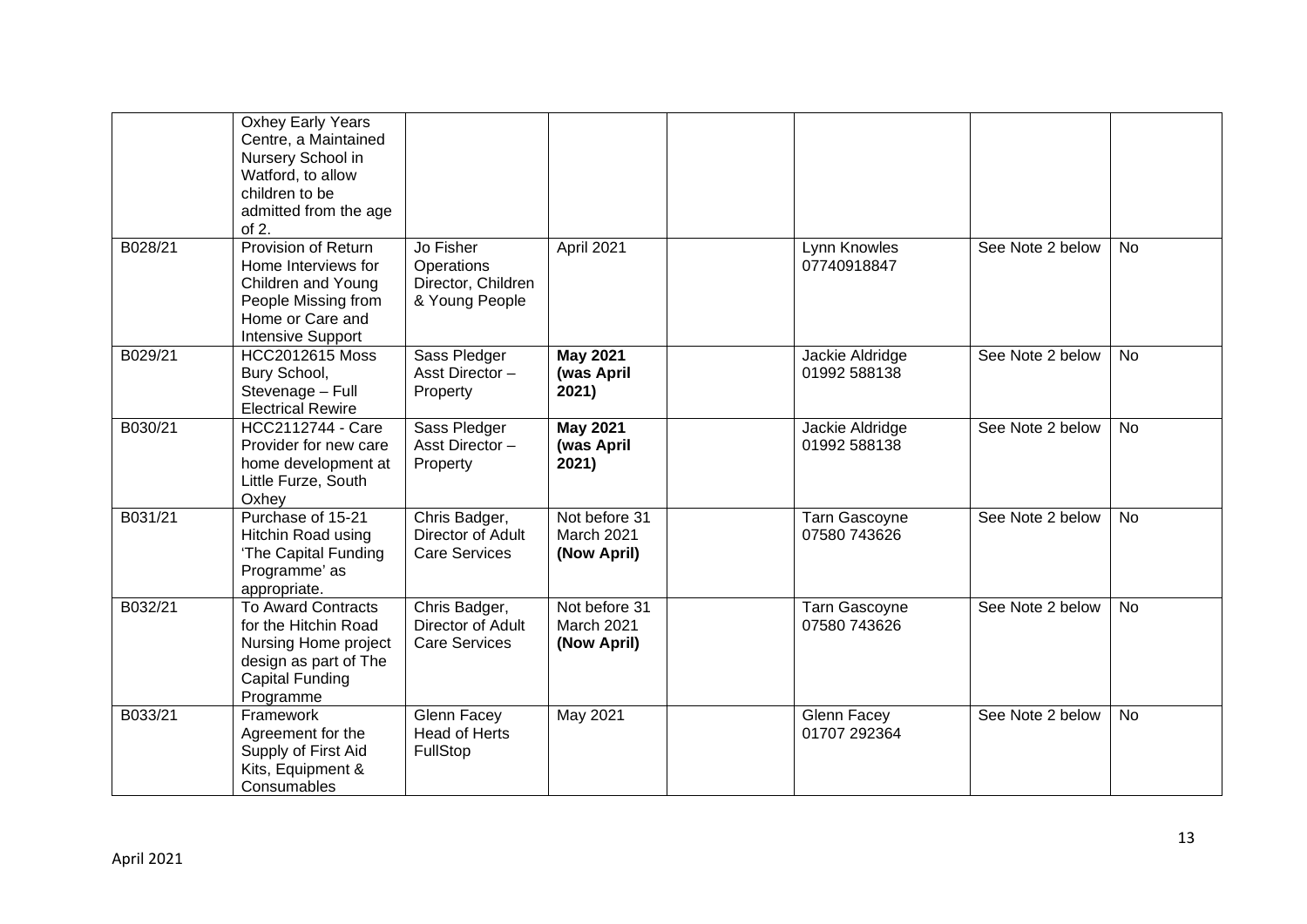| B035/21 | Appointment of<br>master development<br>partner to assist the<br>County Council in the<br>delivery of an<br>emerging urban<br>extension at Baldock                    | Scott Crudgington<br>Director of<br><b>Resources</b>                    | Not before 9<br>April 2021  | N/A | Mike Evans<br>01992 555634             | See Note 2 below    | <b>No</b> |
|---------|-----------------------------------------------------------------------------------------------------------------------------------------------------------------------|-------------------------------------------------------------------------|-----------------------------|-----|----------------------------------------|---------------------|-----------|
| B036/21 | <b>Extension of Capita</b><br>Vision 4 Fire<br><b>Mobilising System</b><br>Contract                                                                                   | Darryl Keen<br><b>Chief Fire Officer</b>                                | Not before 15<br>April 2021 | N/A | Michael Wright<br>07716739181          | Report              | <b>No</b> |
| B037/21 | Approval of<br><b>Enabling Agreement</b><br>and surrender of<br>lease of land at<br><b>Onslow St Audrey's</b><br>School, Hatfield                                     | <b>Scott</b><br>Crudgington<br>Director of<br><b>Resources</b>          | <b>May 2021</b>             | N/A | <b>Sharon Roskilly</b><br>01992 555988 | See Note 2<br>below | <b>No</b> |
| B038/21 | Approval of the final<br>terms of the 125-<br>year peppercorn<br>lease for the new<br>special school at<br>Woodside, Welwyn<br><b>Garden City.</b>                    | <b>Scott</b><br>Crudgington<br>Director of<br><b>Resources</b>          | <b>May 2021</b>             | N/A | <b>Sharon Roskilly</b><br>01992 555988 | See Note 2<br>below | <b>No</b> |
| B039/21 | Whether to consult<br>on a proposal to<br>permanently enlarge<br>the premises of<br><b>Mandeville Primary</b><br>School,<br>Sawbridgeworth,<br>from September<br>2023 | Jenny Coles,<br>Director of<br>Children's<br><b>Services</b>            | <b>May 2021</b>             | N/A | Kate Leahy 01992<br>555864             | Report              | <b>No</b> |
| B040/21 | <b>Tender of</b><br><b>Reablement and</b><br><b>Support at Home</b><br>contract for St<br><b>Albans and</b>                                                           | <b>Chris Badger</b><br><b>Director of Adult</b><br><b>Care Services</b> | <b>May 2021</b>             |     | Daisy Sanghera<br>01438 843391         | See Note 2<br>below | No        |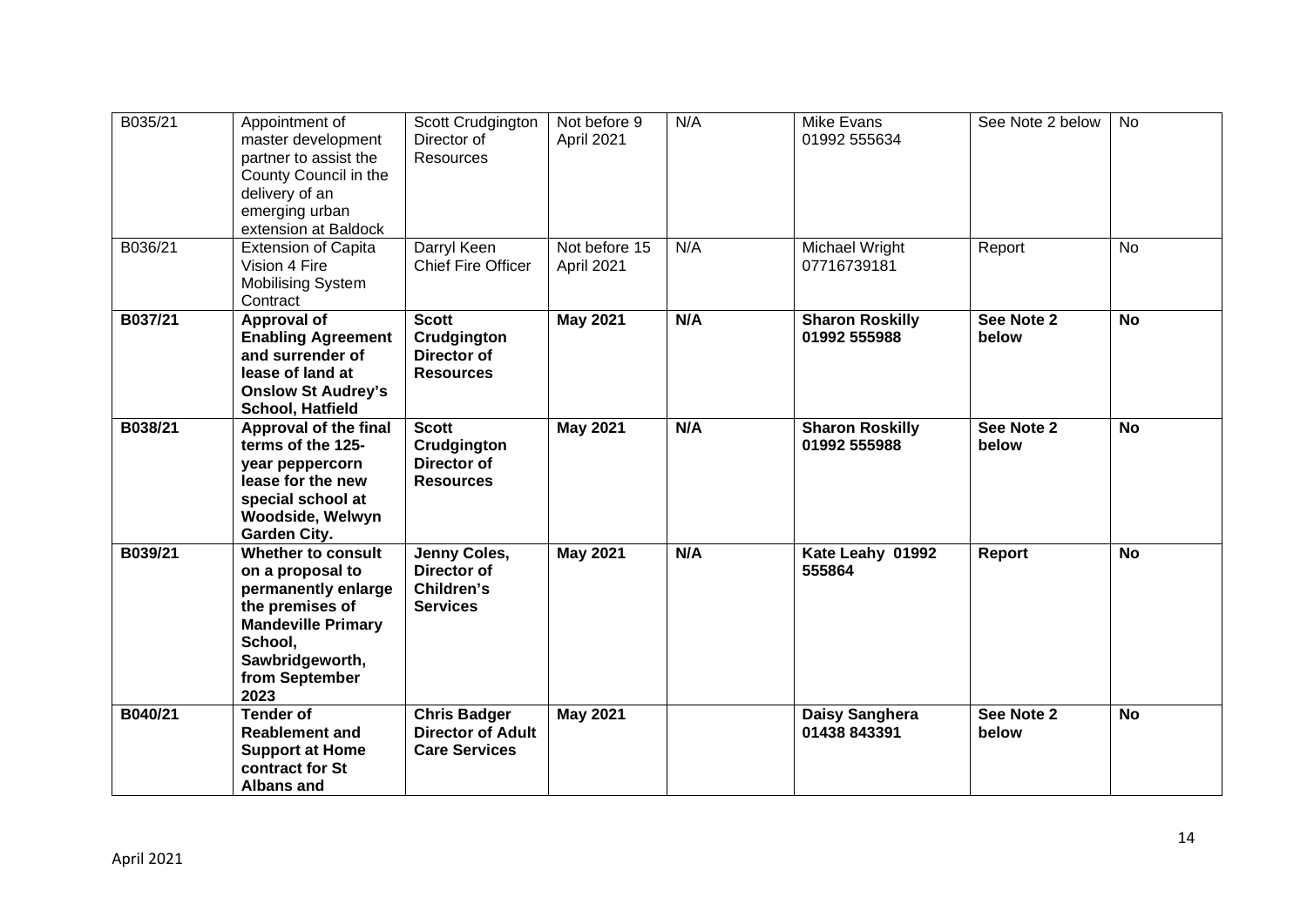|         | Stevenage. Award of<br>Contract                                                                             |                                                                         |                  |                                        |                     |           |
|---------|-------------------------------------------------------------------------------------------------------------|-------------------------------------------------------------------------|------------------|----------------------------------------|---------------------|-----------|
| B041/21 | <b>Framework for spot</b><br>providers. Award of<br>Contract                                                | <b>Chris Badger</b><br><b>Director of Adult</b><br><b>Care Services</b> | <b>May 2021</b>  | Daisy Sanghera<br>01438 832391         | See Note 2<br>below | <b>No</b> |
| B042/21 | HCC2112823-<br>Window / Cladding &<br><b>Cavity Wall</b><br>insulation<br>programme part 2                  | <b>Sass Pledger</b><br><b>Asst Director</b>                             | <b>May 2021</b>  | <b>Jackie Aldridge</b><br>01992 588138 | See Note 2<br>below | <b>No</b> |
| B043/21 | $HCC2112864 -$<br><b>Hertford Fire Station</b><br>- Temporary<br><b>Accommodation</b>                       | <b>Sass Pledger</b><br><b>Asst Director</b>                             | <b>May 2021</b>  | <b>Jackie Aldridge</b><br>01992 588138 | See Note 2<br>below | <b>No</b> |
| B044/21 | The Supply of<br>Catering<br><b>Disposables</b>                                                             | <b>Glenn Facey</b><br><b>Head of Herts</b><br><b>FullStop</b>           | <b>June 2021</b> | <b>Glenn Facey</b><br>01707 292364     | See Note 2<br>below | <b>No</b> |
| B045/21 | <b>The Supply of Steel</b><br><b>Lockers</b>                                                                | <b>Glenn Facey</b><br><b>Head of Herts</b><br><b>FullStop</b>           | <b>July 2021</b> | <b>Glenn Facey</b><br>01707 292364     | See Note 2<br>below | <b>No</b> |
| B046/21 | <b>Provision of Tree</b><br><b>Work Services</b>                                                            | <b>Glenn Facey</b><br><b>Head of Herts</b><br><b>FullStop</b>           | <b>July 2021</b> | <b>Paul Bishop</b><br>01707292384      | See Note 2<br>below | <b>No</b> |
| B047/21 | <b>Procurement of</b><br>training providers to<br>allow HCC to utilise<br>the Apprenticeship<br>Levy funds. | <b>Richard Hall,</b><br>Head of<br>Resources and<br><b>Development</b>  | August 2021      | <b>Cally Brown</b><br>01992 556951     | Report              | <b>No</b> |

### **Notes:**

1. CBC contract = on behalf of 17 local authority members of the Central Buying Consortium<br>2. Quality and price evaluation derived from tenderers' submissions (which may contain exent

2. Quality and price evaluation derived from tenderers' submissions *(which may contain exempt information and if so will not be available for public inspection)*

3. Collaborative contract with one or more authorities (not a CBC contract)

4. Part II (due to 'Information relating to the financial or business affairs of any particular person (including the Council')".

If you have any general enquiries about this Forward Plan - contact Deborah Jeffery, Assistant Manager, Democratic Services, 01992 555563 Email: deborah.jeffery@hertfordshire.gov.uk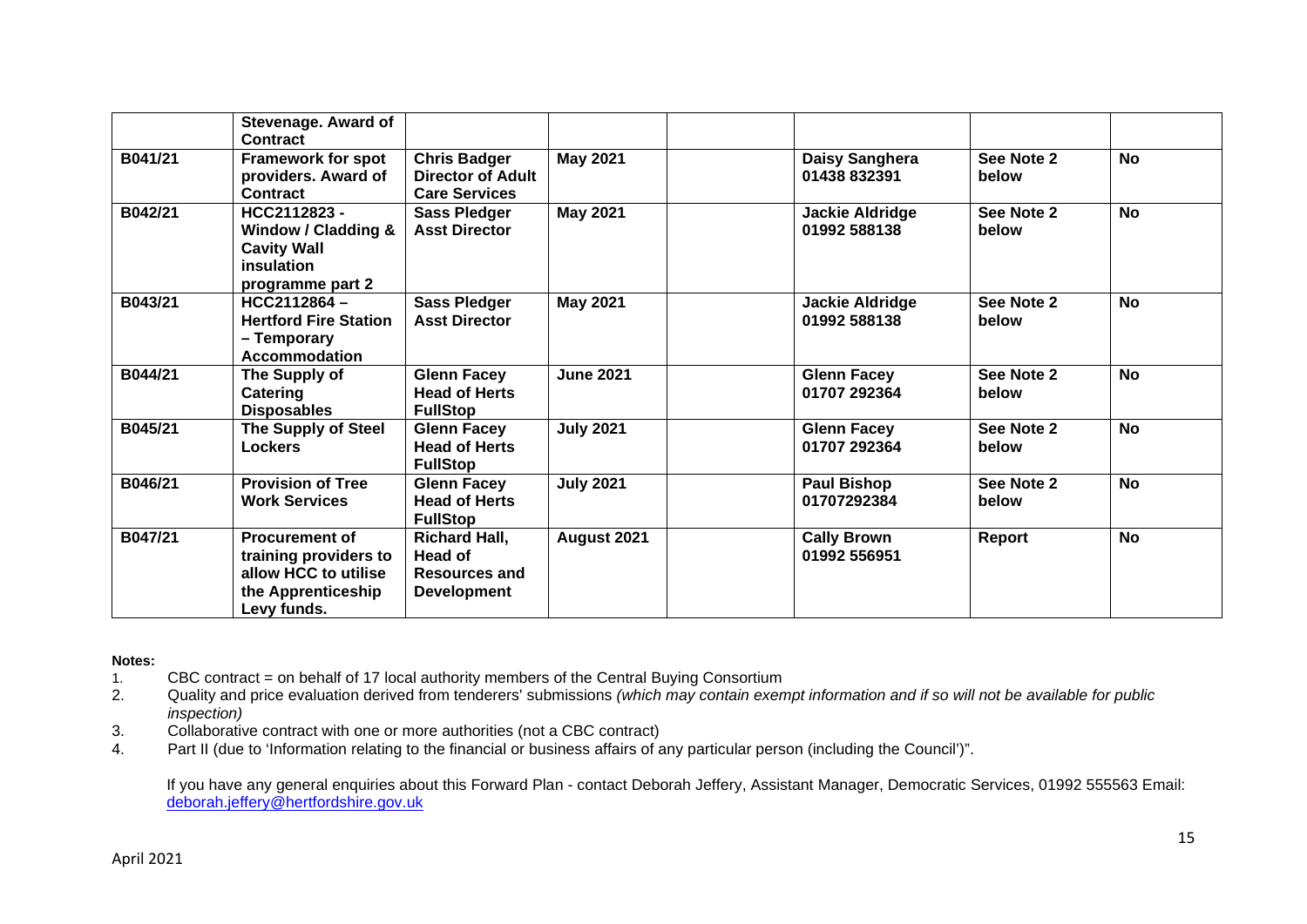**QUENTIN BAKER, CHIEF LEGAL OFFICER**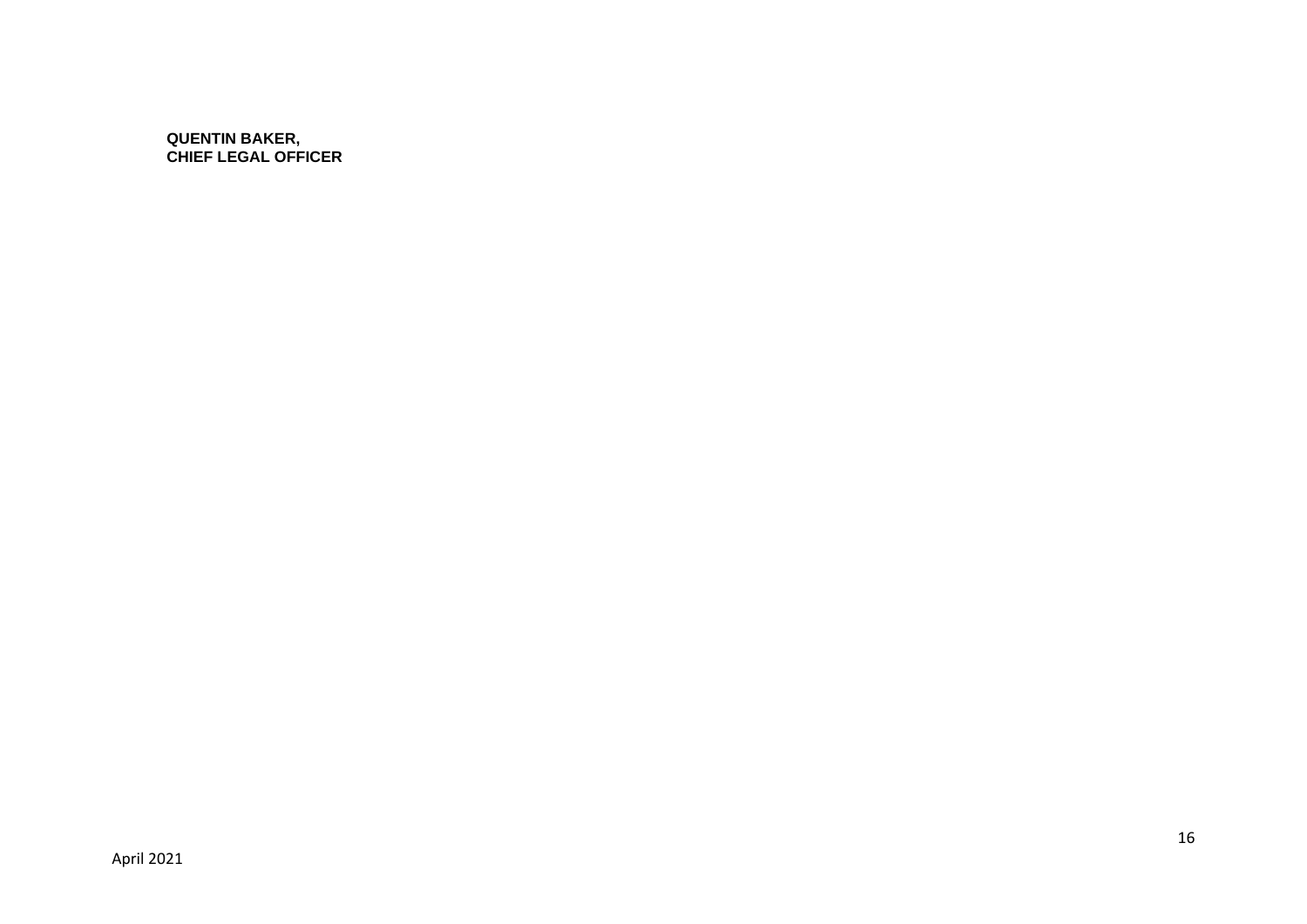

## **HERTFORDSHIRE COUNTY COUNCIL**

**FORWARD PLAN Notice of (a) key and other decisions likely to be made on behalf of the County Council by Cabinet, (b) key decisions likely to be made on behalf of the County Council by Officers and (c) decisions on Traffic Regulation Orders likely to be made by Officers on behalf of the County Council in the period 1 May 2021 – 31 July 2021** 

# **Published: 1 April 2021**

[Note: Key decisions and other decisions due to be reached in April 2021 but not yet made remain listed (notice of these items was given in the Forward Plan issued on 2 March 2021)]

# **TRAFFIC REGULATION ORDERS**

| <b>Broxbourne</b>                                 |                                                              |
|---------------------------------------------------|--------------------------------------------------------------|
| Location                                          | <b>Proposed Restriction</b>                                  |
| Bell Lane, Broxbourne                             | <b>Waiting Restrictions</b>                                  |
| <b>East Herts</b>                                 |                                                              |
| Location                                          | <b>Proposed Restriction</b>                                  |
| Kiffin Road / Kitchener Road, Bishop's Stortford  | 20mph Speed Limit                                            |
| Allerthrop Road, Bishop's Stortford               | Road Humps                                                   |
| Wentworth Drive/Sunningdale, Bishop's Stortford   | <b>Waiting Restrictions</b>                                  |
| South Road/Saffron Meadow, Standon                | <b>Waiting Restrictions</b>                                  |
| Anchor Street & Unnamed Roads, Bishop's Stortford | Waiting Restrictions, Prohibition of Driving, Prohibition of |
|                                                   | Turns, Goods Vehicle Loading Bay, Pedestrian Crossing,       |
|                                                   | Road Humps, 20mph Speed Limit                                |
| A602 Watton-at-Stone Bypass                       | 50mph Speed Limit                                            |
| Maidenhead Street, Hertford                       | <b>Restricted Zone</b>                                       |
| A120 Little Hadham Bypass                         | 40 & De-restricted mph Speed Limits, Cycle Track             |
| Various Roads, Sawbridgeworth                     | 20mph Speed Limit                                            |
| Railway Street, Hertford                          | <b>Waiting Restrictions</b>                                  |
| West Road, Sawbridgeworth                         | <b>Waiting Restrictions</b>                                  |
| Great Hadham Road, Bishop's Stortford             | Waiting Restrictions, Parking Places                         |
| London Road etc, Sawbridgeworth                   | <b>Waiting Restrictions</b>                                  |
| Bullfields, Sawbridgeworth                        | <b>Waiting Restrictions</b>                                  |
| Riverside Walk, Bishop's Stortford                | Restricted Zone, Pedestrian Zone                             |
| Fairway, Sawbridgeworth                           | <b>Waiting Restrictions</b>                                  |
| London Road, Crouch Gardens etc, Buntingford      | 20mph Speed Limit Zone                                       |
| Thieves Lane, Hertford                            | 30mph Speed Limit                                            |
| Thieves Lane / The Ridgeway, Hertford             | <b>Experimental Waiting Restrictions</b>                     |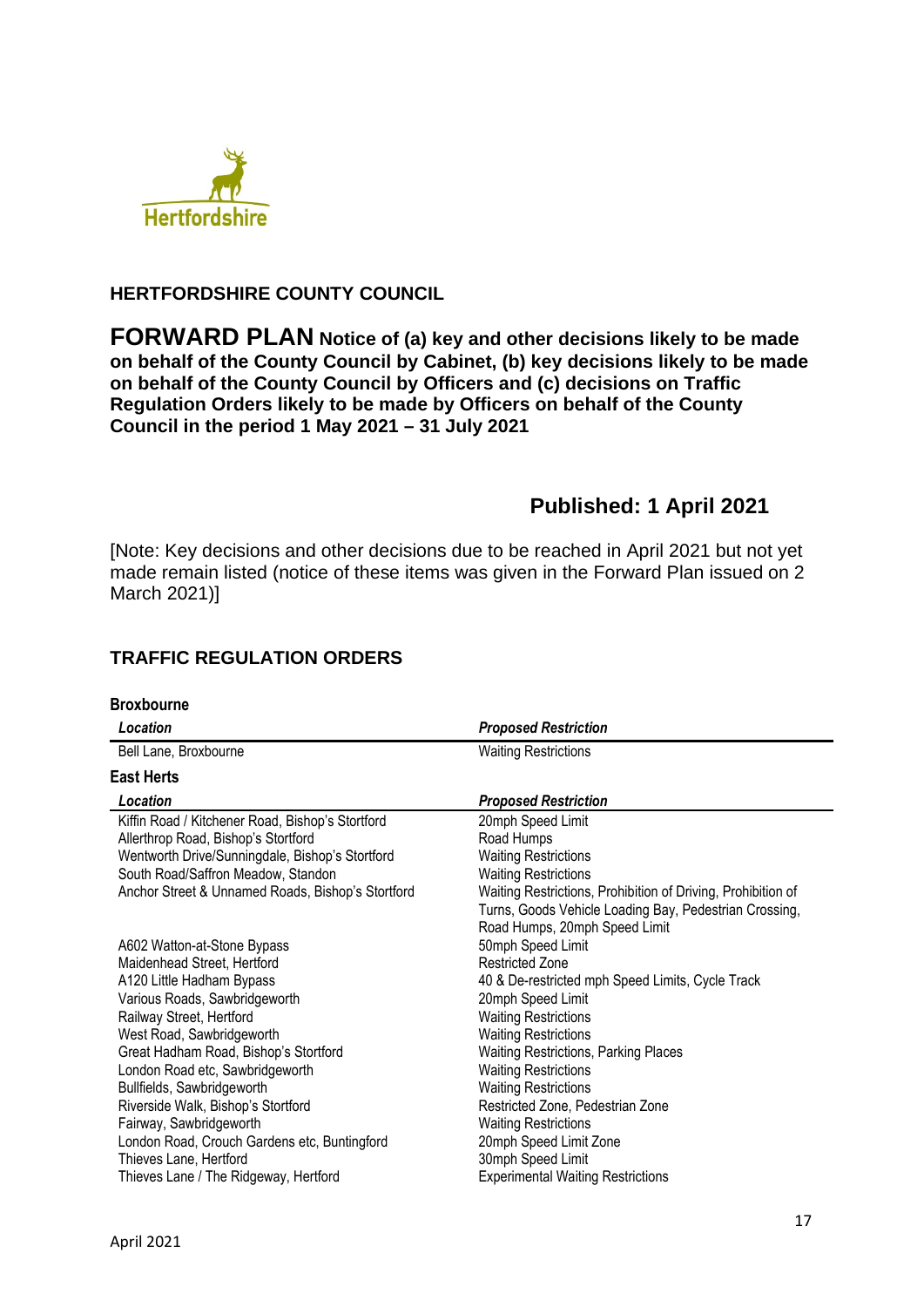North Road, Hertford **Waiting Restrictions** Waiting Restrictions Morbury Avenue, Farnham Road, Bishop's Stortford Waiting Restrictions

## **Dacorum**

| Location                                        | <b>Proposed Restriction</b>                                      |
|-------------------------------------------------|------------------------------------------------------------------|
| Buncefield Lane, Hemel Hempstead                | Prohibition of Driving, Prohibition of Turns except Pedal        |
|                                                 | Cycles                                                           |
| Dundale Road, Tring                             | <b>Waiting Restrictions</b>                                      |
| Wingrave Road / Sutton Close, Tring             | <b>Waiting Restrictions</b>                                      |
| New Mill Terrace / Pheasant Close etc, Tring    | <b>Waiting Restrictions</b>                                      |
| Silk Mill Way / Adams Way, Tring                | <b>Waiting Restrictions</b>                                      |
| London Road / Nash Mills, Hemel Hempstead/Tring | <b>Waiting Restrictions</b>                                      |
| Water Gardens, Hemel Hempstead                  | Waiting Restrictions, One Way, Road Humps                        |
| <b>St. Albans</b>                               |                                                                  |
| Location                                        | <b>Proposed Restriction</b>                                      |
| Harpenden Lane, Redbourn                        | <b>Waiting Restrictions</b>                                      |
| Lower Luton Road, Wheathampstead                | Prohibition of Turns                                             |
| High Street, Wheathampstead                     | Goods Vehicle Loading Bay, Parking Places                        |
| Welwyn Hatfield                                 |                                                                  |
| Location                                        | <b>Proposed Restriction</b>                                      |
| Bridgefields, Welwyn Garden City                | <b>Waiting Restrictions</b>                                      |
| Boundary Lane/Elliott Close, Welwyn             | <b>Waiting Restrictions</b>                                      |
| Appletree Way, Welwyn Garden City               | <b>Waiting Restrictions</b>                                      |
| Great & Little Gannett, Welwyn Garden City      | <b>Experimental Waiting Restrictions</b>                         |
| Lemsford Lane, Welwyn Garden City               | <b>Waiting Restrictions</b>                                      |
|                                                 |                                                                  |
| <b>North Herts</b><br>Location                  |                                                                  |
|                                                 | <b>Proposed Restriction</b>                                      |
| Various Roads, Letchworth                       | <b>Experimental Waiting Restrictions</b>                         |
| Baldock Road, Royston                           | 50mph Speed Limit                                                |
| Norton Way South etc, Letchworth                | Waiting Restrictions, Road Humps                                 |
| Holwell Road, Pirton                            | 30mph Speed Limit                                                |
| Cranborne Avenue/The Ridgeway, Hitchin          | <b>Waiting Restrictions</b>                                      |
| Wymondley Road, Hitchin                         | <b>Waiting Restrictions</b>                                      |
| Various Roads, Baldock, Royston and Letchworth  | Waiting Restrictions, School Keep Clear                          |
| Silver Street, Ashwell                          | <b>Waiting Restrictions</b><br>Prescribed Left Turn              |
| Baldock Road & Royston Road, Therfield          |                                                                  |
| Stevenage                                       |                                                                  |
| Location                                        | <b>Proposed Restriction</b>                                      |
| Webb Rise, Stevenage                            | Waiting Restrictions, Road Humps                                 |
| A602 Lytton Way, Stevenage Bus Station          | Prohibition of Entry, Bus Lane, Waiting Restrictions,            |
|                                                 | <b>Pedestrian Crossing</b>                                       |
| <b>Hertsmere</b>                                |                                                                  |
| Location                                        | <b>Proposed Restriction</b>                                      |
| Bushey Hall Road, Bushey                        | <b>Waiting Restrictions</b>                                      |
| BOATs Aldenham 79 & Elstreet/Borehamwood 60     | <b>Prohibition of Motor Vehicles</b>                             |
| Windmill Street/Aspen Place, Bushey Heath       | <b>Waiting Restrictions</b>                                      |
| <b>Three Rivers</b>                             |                                                                  |
| Location                                        | <b>Proposed Restriction</b>                                      |
| South Oxhey Phase 2c                            | Waiting Restriction, Goods Vehicle Loading Bay                   |
| Denham Way / Chalfont Road, Maple Cross         | Waiting Restrictions, Prohibition of Entry, Prohibition of Right |
|                                                 | <b>Turn and Revocations</b>                                      |
| Church Lane, Rickmansworth                      | <b>Waiting Restrictions</b>                                      |